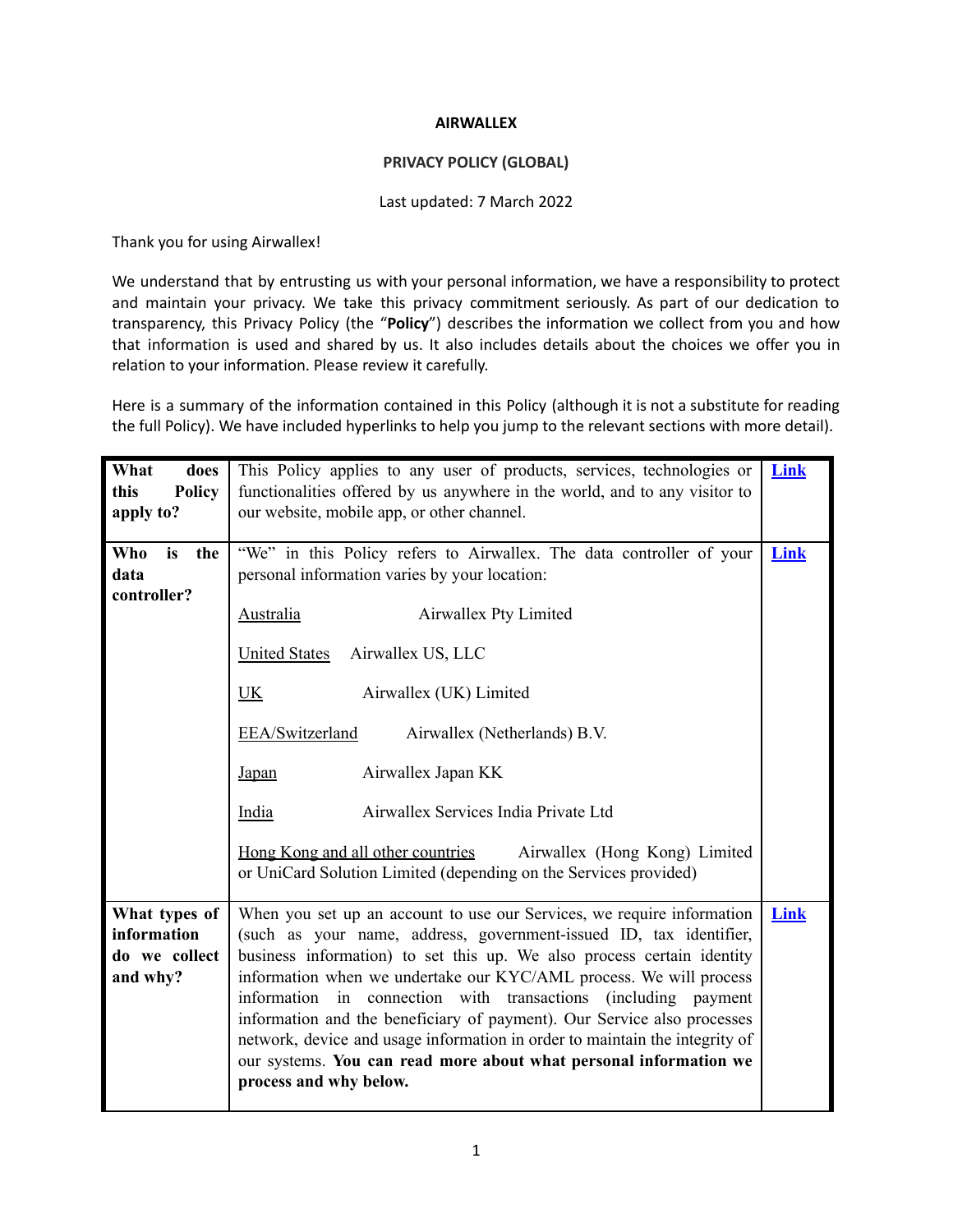| How is your<br>information<br>shared?                                 | Our affiliates and select third parties support the operation of the Services<br>and will necessarily transfer personal information in order to facilitate the<br>Services and services provided by third parties at your request and/or with<br>your consent. If a third party is engaged to support the Services, this is<br>solely for the purpose of the Services and we require that the third party<br>comply with appropriate safeguards to protect personal information.<br>Services supported and/or provided by third parties may include support<br>services, effecting transactions, account information services, payment<br>initiation services, cloud services, analytics, market research, fraud<br>detection, Enterprise Partners' services and other functions in connection<br>with the Services. We also have affiliates around the world who help us<br>deliver the Services and we may be required by a court or legal obligation | Link        |
|-----------------------------------------------------------------------|---------------------------------------------------------------------------------------------------------------------------------------------------------------------------------------------------------------------------------------------------------------------------------------------------------------------------------------------------------------------------------------------------------------------------------------------------------------------------------------------------------------------------------------------------------------------------------------------------------------------------------------------------------------------------------------------------------------------------------------------------------------------------------------------------------------------------------------------------------------------------------------------------------------------------------------------------------|-------------|
|                                                                       | to disclose certain information in some circumstances. You can read more<br>about how we share your personal information below.                                                                                                                                                                                                                                                                                                                                                                                                                                                                                                                                                                                                                                                                                                                                                                                                                         |             |
| Where do we<br>store<br>your<br>information?                          | Our servers are located in datacenters hosted by Google Cloud Platform<br>and Alibaba Cloud in Australia, Hong Kong, Japan, Mainland China, the<br>Netherlands, Singapore, and the United States. We may access these<br>servers from other locations as necessary to support the operation of the<br>Services. You can read more about where your personal information is<br>stored below.                                                                                                                                                                                                                                                                                                                                                                                                                                                                                                                                                             | Link        |
| How long do<br>retain<br>we<br>information<br>for?                    | We only retain personal information for so long as it is required to fulfil<br>the purpose for which it was collected, unless we are subject to legal or<br>regulatory obligations to retain such information. You can read more<br>about how long we retain specific categories of personal information<br>below.                                                                                                                                                                                                                                                                                                                                                                                                                                                                                                                                                                                                                                      | Link        |
| What<br>rights<br>do I have to<br>processing of<br>my<br>information? | Depending on where you are, you may have certain rights with respect to<br>your personal information, such as rights of access, to receive a copy of<br>your information, or to delete your information or restrict or object to our<br>processing of your information. You can read more about your rights<br>below.                                                                                                                                                                                                                                                                                                                                                                                                                                                                                                                                                                                                                                   | Link        |
| <b>How</b><br>can<br>Ι.<br>contact<br>Airwallex?                      | If you have questions or concerns about this Policy or a specific request<br>your<br>personal<br>information,<br>related<br>to<br>please<br>contact<br><b>us</b><br>at<br>security@airwallex.com.                                                                                                                                                                                                                                                                                                                                                                                                                                                                                                                                                                                                                                                                                                                                                       | <b>Link</b> |
| How will we<br>notify you of<br>changes<br>to<br>this Policy?         | We reserve the right to make changes to this Policy at any time by posting<br>a revised version to our Site and updating the "Last Updated" date at the<br>top of this Policy.                                                                                                                                                                                                                                                                                                                                                                                                                                                                                                                                                                                                                                                                                                                                                                          | Link        |
| there<br>Are<br>specific terms<br>that apply to                       | Yes. You can read more about the specific processing activities for<br>certain jurisdictions in the Jurisdiction-Specific Addenda below.                                                                                                                                                                                                                                                                                                                                                                                                                                                                                                                                                                                                                                                                                                                                                                                                                | Link        |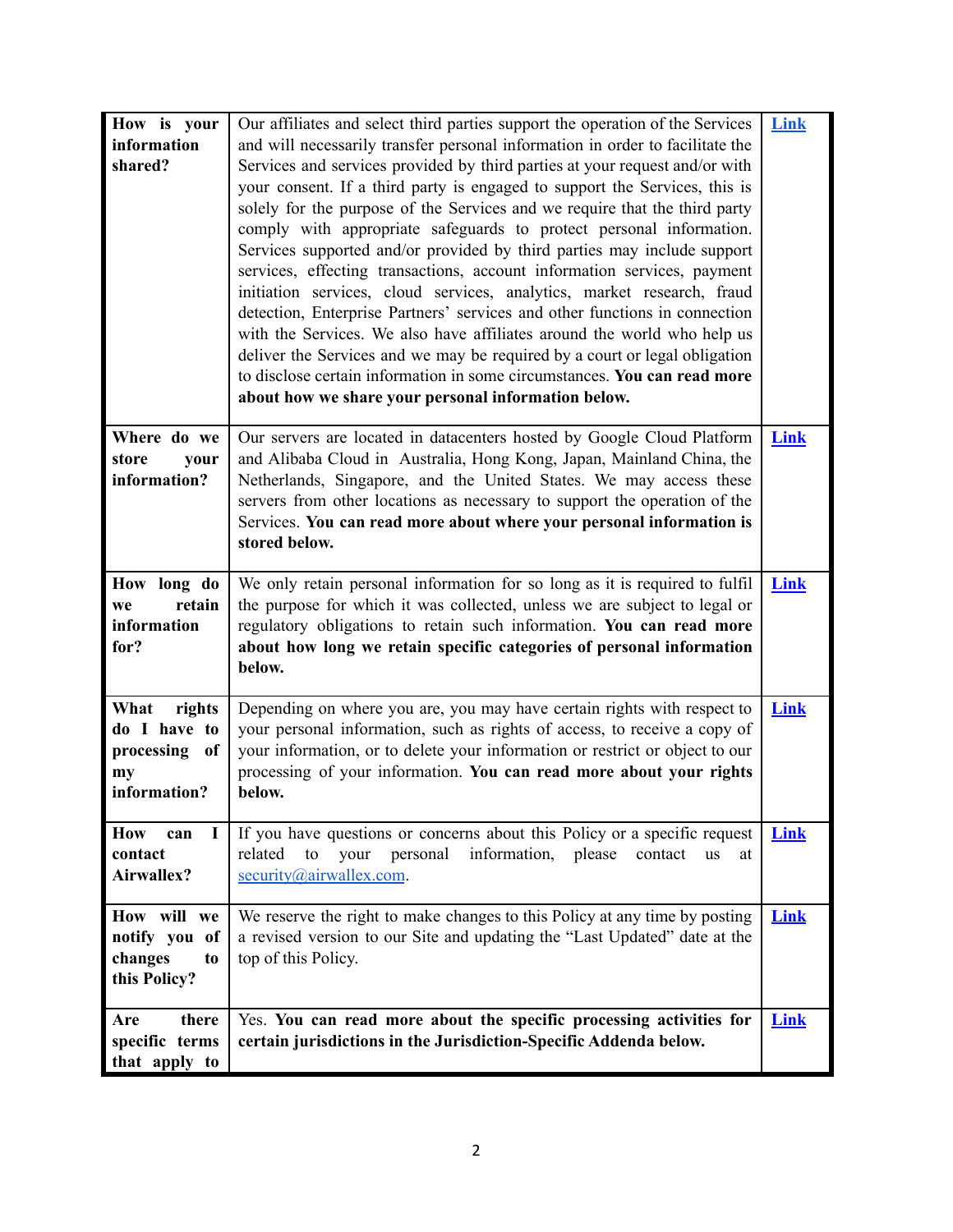| certain    |  |
|------------|--|
| countries? |  |
|            |  |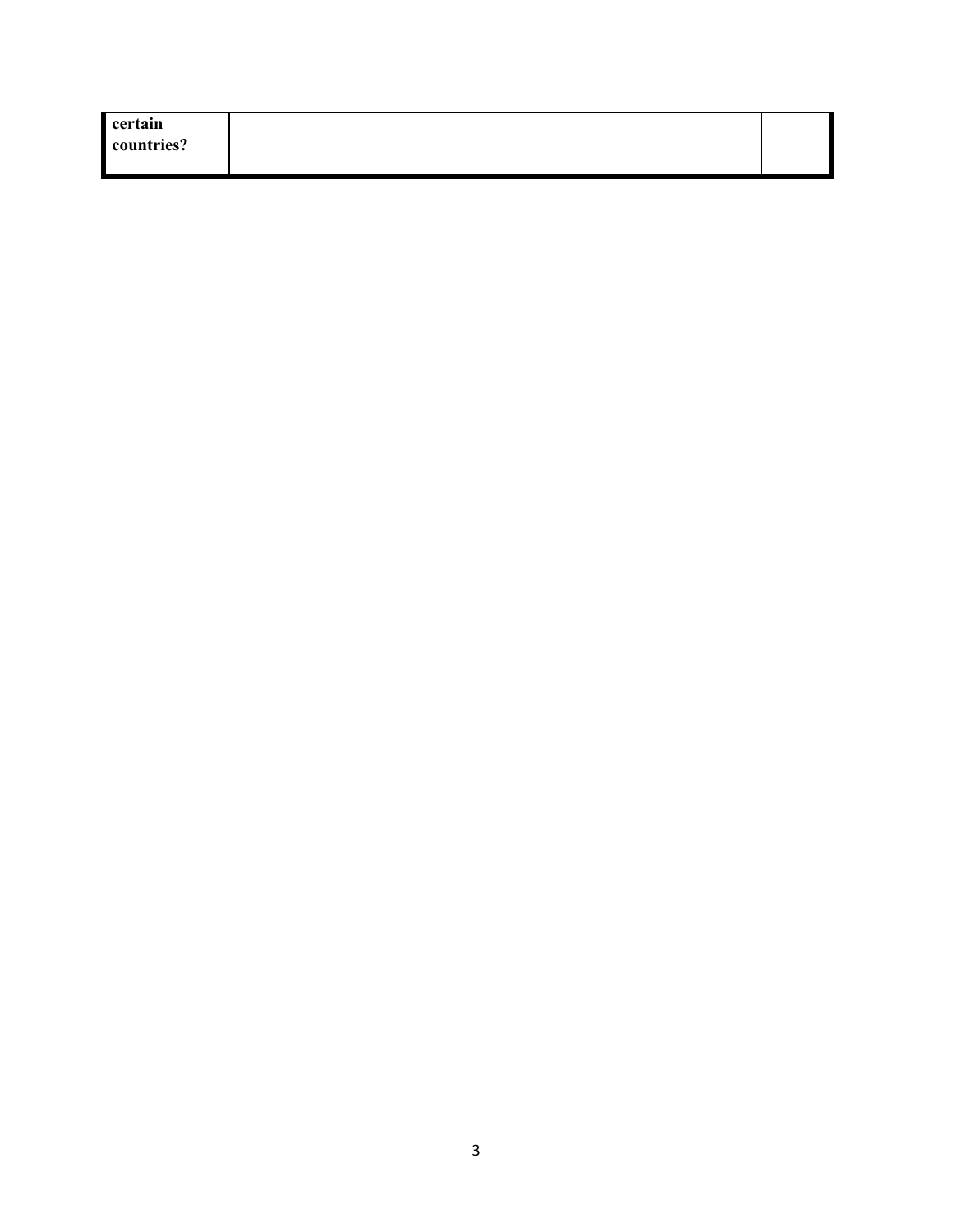## <span id="page-3-0"></span>**1. SCOPE OF POLICY**

This Policy applies to any user of our Services anywhere in the world and any visitor to our website, mobile app, or other channel (collectively, "**Sites**"). This Policy does not apply to third- party websites, products or services even if they are linked or provided in conjunction with our Services or Sites. **"Services"** means any products, services, technologies or functionalities offered by Airwallex. The Services we offer may vary by region.

## <span id="page-3-1"></span>**2. DATA CONTROLLER**

As used in this Policy, "**we**," "**us**" "**our**" and "**Airwallex**" refers to the Airwallex group company that acts as the data controller with respect to your information. The data controller responsible for your information under this Policy varies depending on your country of residence.

Our data protection team can be contacted at [dataprotection@airwallex.com](mailto:dataprotection@airwallex.com).

The data controller that is responsible for your personal information differs by the location in which you are ordinarily resident or which entered into an agreement to provide Services to you.

| <b>Country of</b><br><b>Residence</b>          | <b>Data Controller</b>                                                               | <b>Address</b>                                                                                                          |
|------------------------------------------------|--------------------------------------------------------------------------------------|-------------------------------------------------------------------------------------------------------------------------|
| Australia                                      | <b>Airwallex Pty</b><br><b>Limited</b>                                               | Level 7, 15 William Street, Melbourne, VIC 3000,<br><b>Australia</b>                                                    |
| <b>United States</b>                           | Airwallex US, LLC                                                                    | 1390 Market Street, Suite 200, San Francisco, CA<br>94102                                                               |
| <b>Hong Kong and</b><br>all other<br>countries | <b>Airwallex (Hong</b><br><b>Kong</b> ) Limited<br>0r                                | Suites 6308-10, 63/F, One Island East, 18 Westlands<br>Road, Quarry Bay, Hong Kong, China                               |
|                                                | <b>UniCard Solution</b><br>Limited<br>(depending on the<br><b>Services provided)</b> | 6308, 63/F One Island East, 18 Westlands Road,<br><b>Quarry Bay, Hong Kong</b>                                          |
| <b>UK</b>                                      | Airwallex (UK)<br><b>Limited</b>                                                     | 1 Long Lane, London, SE1 4PG, United Kingdom                                                                            |
| <b>EEA</b> or<br><b>Switzerland</b>            | <b>Airwallex</b><br>(Netherlands) B.V.                                               | Vijzelstraat 68, 1017HL Amsterdam                                                                                       |
| Japan                                          | <b>Airwallex Japan KK</b>                                                            | Level 2, Marunouchi Nijubashi Building, 3-2-2<br>Marunouchi, Chiyoda-ku, Tokyo, Japan                                   |
| India                                          | <b>Airwallex Services</b><br><b>India Private Ltd</b>                                | Flexi 218, J P Royale, 2nd floor, Sampige Road,<br>Malleshwaram West, Bangalore, Bangalore,<br>Karnataka, India, 560003 |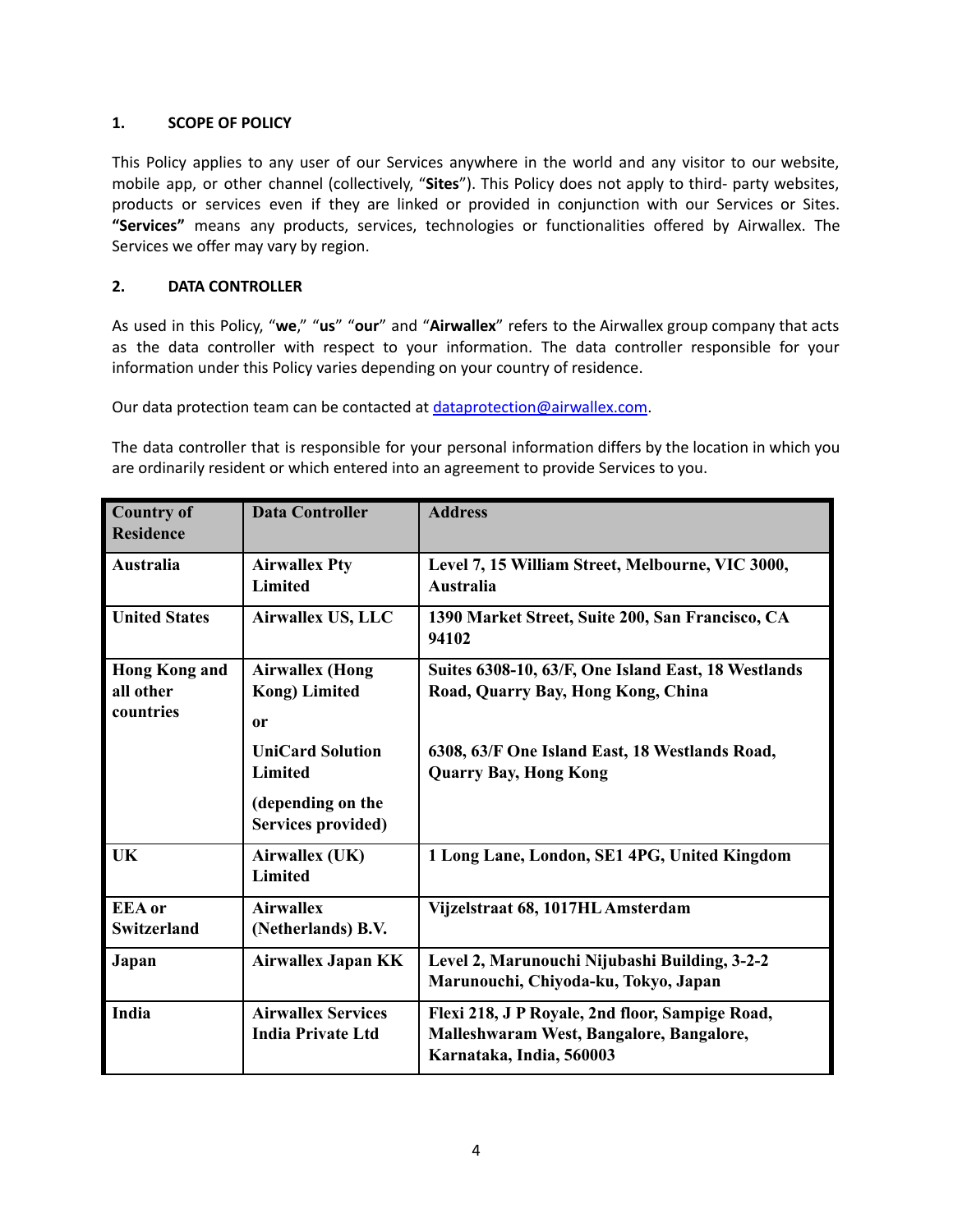| <b>Malaysia</b>    | Airwallex (Malaysia)<br><b>Sdn Bhd</b>            | WeWork Mercu 2, Level 40, No.3 Jalan Bangsar,<br>59200, Kuala Lumpur, Federal Territory of Kuala<br>Lumpur, Malaysia |
|--------------------|---------------------------------------------------|----------------------------------------------------------------------------------------------------------------------|
| <b>New Zealand</b> | <b>Airwallex (New</b><br><b>Zealand</b> ) Limited | c/- CSNZ, Level 5, 79 Queen Street, Auckland 1010                                                                    |
| Singapore          | <b>Airwallex</b><br>(Singapore) Pte Ltd           | 30, Cecil Street, #19-08, Prudential Tower, Singapore<br>049712                                                      |

### **3. THE TYPES OF PERSONAL DATA WE USE**

By "**personal information**" we mean information that identifies you, such as your name, address, telephone number, email address, date of birth, payment card information, bank account information and any other data that is associated with your identity. The specific categories of personal information which we process are listed in the section "How We Use Your Personal [Information](#page-5-0)" below. This section describes the different types of personal information we collect from you and how we process it.

### *A. INFORMATION YOU PROVIDE DIRECTLY TO US*

- **Account registration:** To use our Services, you must provide certain personal information to us, including information required to establish an account profile, identity verification information, financial information and information regarding beneficiaries of payments. This information is necessary for us to perform the contracted services and also to allow us to comply with our legal obligations. If you are not able or willing to provide this information, we may not be able to provide you with all the requested Services.
- **Survey, feedback, and promotions:** Some information you provide to us is voluntarily provided by you and not mandatory. Examples of such information include your opting to respond to our surveys, provide feedback to us about our products and services, participate in promotions or contests or otherwise communicate with us. This information allows us to provide incentives or additional features to you, evaluate our performance and to create a better user experience for you when using the Airwallex platform. This additional information will be processed based on our reasonable discretion or when applicable, your consent.

#### *B. INFORMATION AUTOMATICALLY COLLECTED FROM YOUR USE OF SERVICES*

We automatically collect certain data from you when you use the Services or visit any of our Sites where we have a legitimate interest (such as to prevent fraud or misuse, or to understand your use of and improve our Services). This includes:

- usage data;
- information about the devices you use to access the Services;
- log data; and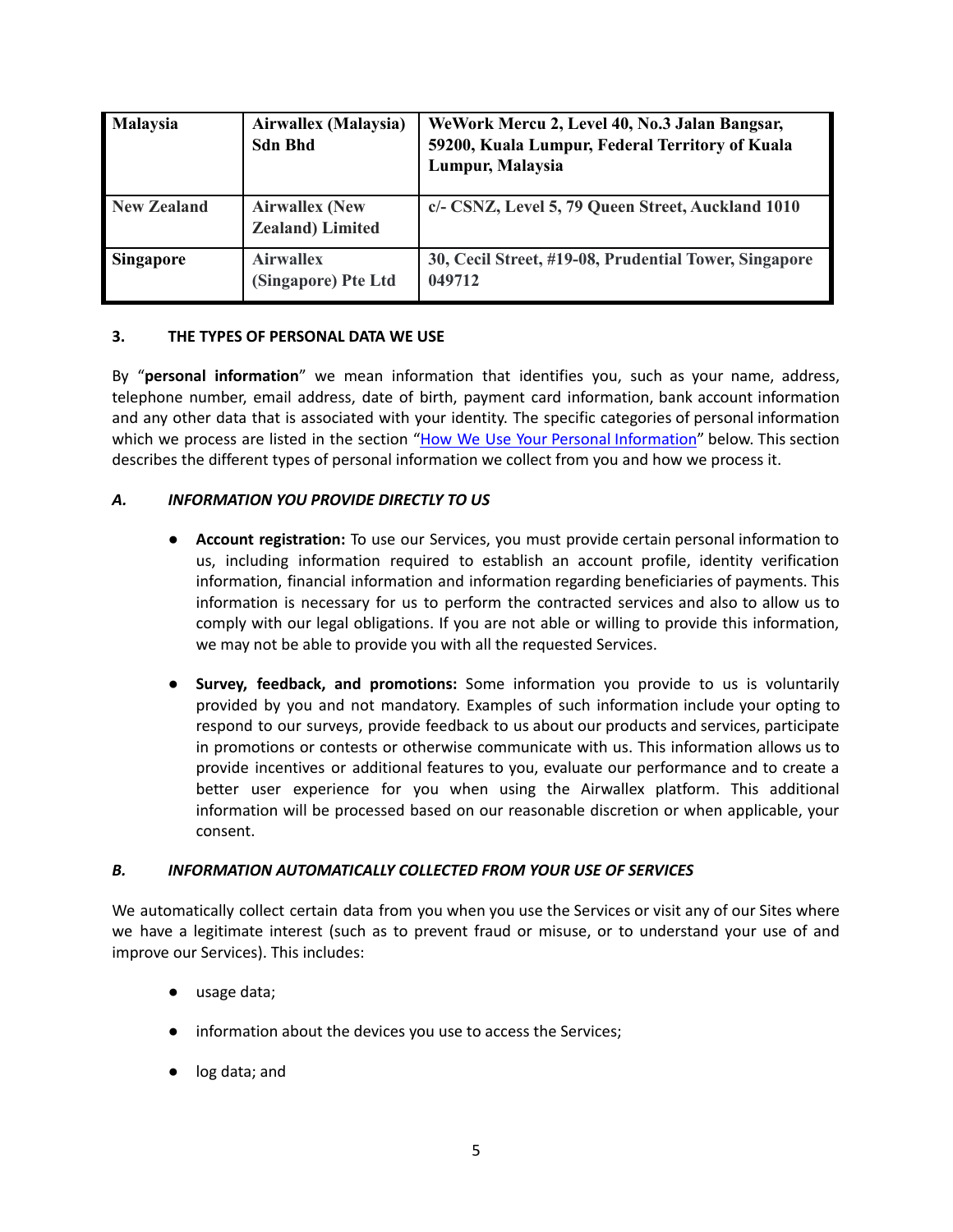● geolocation information.

Our [Cookie](https://www.airwallex.com/au/terms/cookie-policy) Policy provides additional information about the technologies we use to automatically collect your personal information mentioned above.

# *C. INFORMATION COLLECTED FROM THIRD PARTIES*

We also obtain information about you from other external sources, including information obtained from our service providers, credit bureaus, community forums used to post ratings or reviews, Airwallex business partners through which you access our Services, or other sources of public records. We may combine information collected from third parties with information we collect from you directly through the Airwallex platform.

Regardless of how the method of collection, the information we obtain from or about you is subject, at all times, to the privacy choices or rights exercised by you.

# *D. COOKIES*

We use cookies and similar technologies (i.e. web beacons, pixels, ad tags and device identifiers) to recognize you and to customize your online experience. To learn more about cookies and the other tracking technologies we may utilize, please refer to our [Cookie](https://www.airwallex.com/au/terms/cookie-policy) Policy, which includes a comprehensive overview of cookies and provides further details about how we use cookies and how to control our use of cookies.

## <span id="page-5-0"></span>**4. HOW WE USE YOUR PERSONAL INFORMATION**

This section provides more detail on the types of personal information we collect from you, and why. For users who live in the United Kingdom, the European Economic Area or Switzerland (each a "**Relevant Jurisdiction**"), it also identifies the legal basis under which we process your personal information.

| <b>Personal Information</b>                            |                                                                                                                                                                                                                                                                             | <b>Use</b>                                                                                                                                                                                                                             | <b>Legal Basis</b><br>(only relevant if<br>you are located<br>in a Relevant<br>Jurisdiction)                                                                                                 |
|--------------------------------------------------------|-----------------------------------------------------------------------------------------------------------------------------------------------------------------------------------------------------------------------------------------------------------------------------|----------------------------------------------------------------------------------------------------------------------------------------------------------------------------------------------------------------------------------------|----------------------------------------------------------------------------------------------------------------------------------------------------------------------------------------------|
| Account<br>and<br><b>Profile</b><br><b>Information</b> | <b>Personal</b><br>identifiers<br>such as your name,<br>residential<br>address,<br>email address, date of<br>birth, social security<br>driver's<br>number,<br>license<br>number,<br>passport number, tax<br>identification number<br>other<br>similar<br>0r<br>identifiers. | We use this information:<br>To provide Services, e.g.<br>• To process payments to<br>your suppliers and other<br>recipients;<br>• To provide customer<br>support;<br>To enable you to access<br>and use the Airwallex<br>platform; and | <b>Necessary</b><br>to<br>perform<br>our<br>contract<br>with<br>you to provide<br>the Services, and<br>it<br>is<br>in<br>our<br>legitimate<br>interests<br>to<br>prevent fraud or<br>misuse. |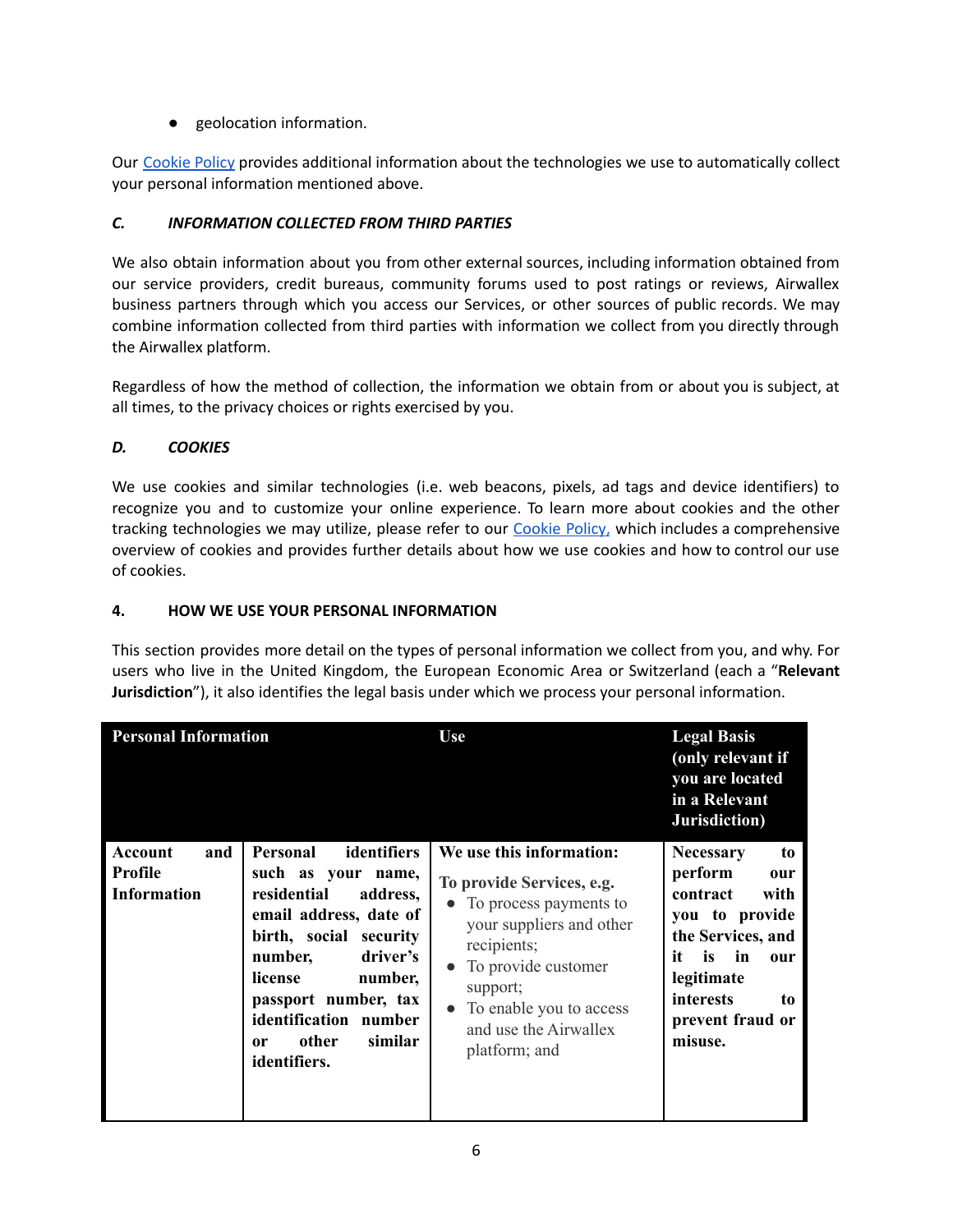|                     |                         | To evaluate your                         |                        |
|---------------------|-------------------------|------------------------------------------|------------------------|
|                     |                         | application to use our                   |                        |
|                     |                         | Services.                                |                        |
|                     |                         |                                          |                        |
|                     |                         | To prevent fraud or misuse,              |                        |
|                     |                         |                                          |                        |
|                     |                         | e.g.                                     |                        |
|                     |                         | To verify your identity or               |                        |
|                     |                         | authenticate your right to               |                        |
|                     |                         | access an account or other               |                        |
|                     |                         | information.                             |                        |
|                     |                         | To manage risk, fraud and                |                        |
|                     |                         | abuse of our Services and                |                        |
|                     |                         |                                          |                        |
|                     |                         | Sites.                                   |                        |
|                     |                         | To conduct manual or                     |                        |
|                     |                         | system monitoring to                     |                        |
|                     |                         | protect against fraud and                |                        |
|                     |                         | other harmful activity.                  |                        |
|                     |                         |                                          |                        |
|                     |                         |                                          |                        |
|                     |                         | To communicate with you,                 |                        |
|                     |                         | e.g.                                     |                        |
|                     |                         | To respond to your                       |                        |
|                     |                         | inquiries and support                    |                        |
|                     |                         | requests;                                |                        |
|                     |                         | To send you technical                    |                        |
|                     |                         | notices, updates, security               |                        |
|                     |                         |                                          |                        |
|                     |                         | alerts and other                         |                        |
|                     |                         | administrative messages;                 |                        |
|                     |                         | and                                      |                        |
|                     |                         | To provide information                   |                        |
|                     |                         | related to your transactions             |                        |
|                     |                         | including confirmations,                 |                        |
|                     |                         | receipts and tracking                    |                        |
|                     |                         | notices.                                 |                        |
|                     |                         |                                          |                        |
| Demographic         | We may also collect     | We use this information to:              | It<br>in<br>is<br>our  |
| Data                | demographic<br>data     | develop new products or<br>$\bullet$     | legitimate             |
|                     | about you including     | enhance existing products                | interests to use       |
|                     | your<br>employment      | and services; and                        | this information       |
|                     | history,<br>education,  |                                          | to improve our         |
|                     | marital status, income  | monitor and analyze trends,<br>$\bullet$ | <b>Services</b><br>and |
|                     | similar<br>and<br>other | and<br>other<br>usage<br>user            | Sites.                 |
|                     | information.            | activities on our Sites to               |                        |
|                     |                         | optimize user experience.                |                        |
|                     |                         |                                          |                        |
| <b>Identity</b>     | To comply with laws     | We use this information to               | <b>Necessary</b><br>to |
| <b>Verification</b> | and regulations, we     | provide<br>Services,<br>the              | satisfy our legal      |
| <b>Documents</b>    | may collect copies of   | specifically:                            | obligations            |
|                     | your                    |                                          | under applicable       |
|                     | government-issued       |                                          | law<br>to<br>verify    |
|                     |                         |                                          |                        |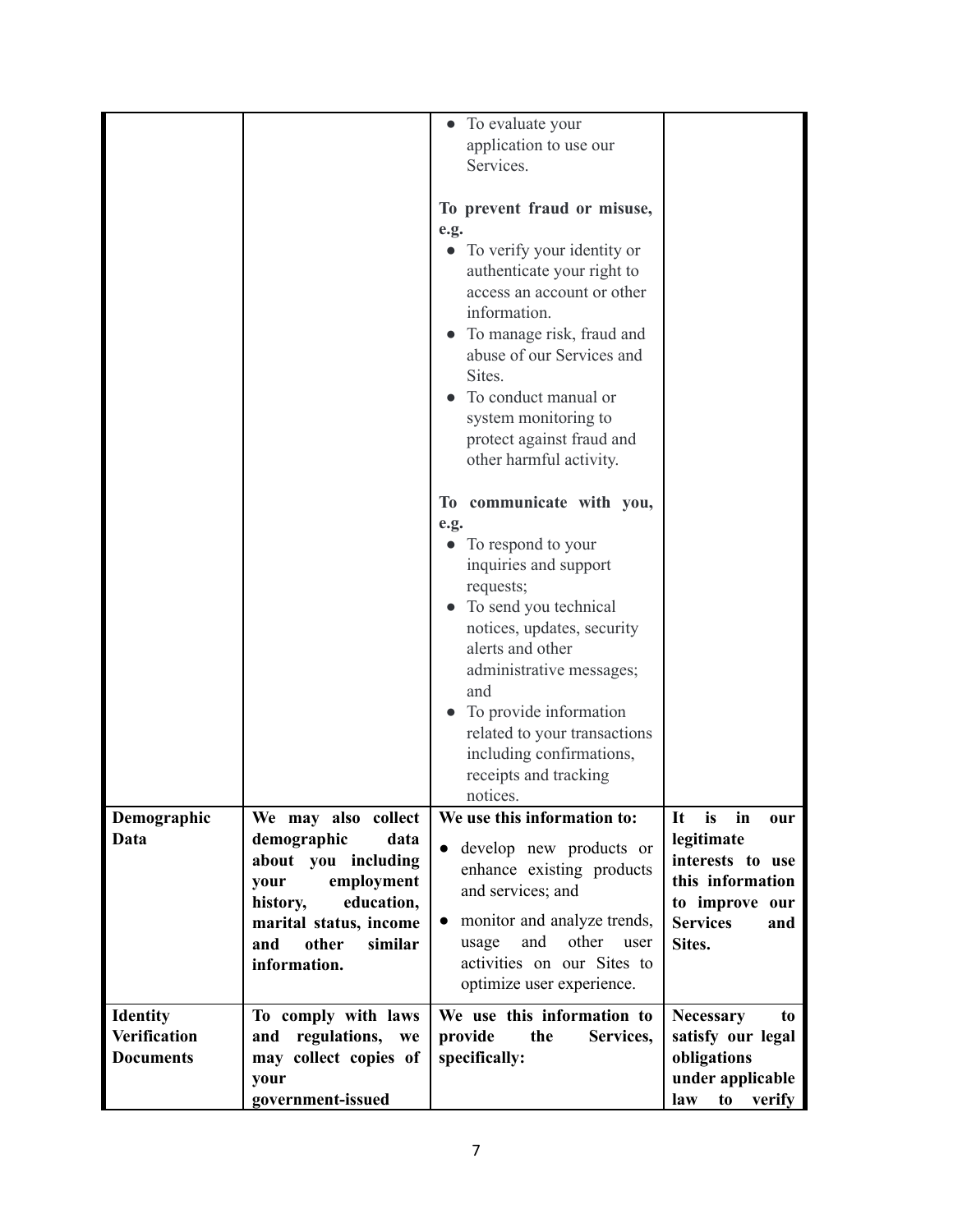|                                          | identification<br>(including<br>passport,<br>driver's<br>license<br><sub>or</sub><br>national ID card) or<br>authentication<br>other<br>information,<br>all<br>of<br>which<br>include<br>may<br>photographs of you.                                                                                                                                          | • to create your account for<br>the Services in accordance<br>with your request;<br>to verify your identity or<br>$\bullet$<br>authenticate your right to<br>access an account or other<br>information;<br>to evaluate your application<br>to use our Services;<br>• to manage risk, fraud and<br>abuse of our Services and<br>Sites; and<br>conduct<br>manual<br>to<br><sub>or</sub><br>monitoring<br>system<br>to<br>protect against fraud and<br>other harmful activity. | your identity,<br>and it is in our<br>legitimate<br>interests<br>to<br>prevent fraud or<br>misuse.                                                                                                                               |
|------------------------------------------|--------------------------------------------------------------------------------------------------------------------------------------------------------------------------------------------------------------------------------------------------------------------------------------------------------------------------------------------------------------|-----------------------------------------------------------------------------------------------------------------------------------------------------------------------------------------------------------------------------------------------------------------------------------------------------------------------------------------------------------------------------------------------------------------------------------------------------------------------------|----------------------------------------------------------------------------------------------------------------------------------------------------------------------------------------------------------------------------------|
| Payment<br><b>Information</b>            | In<br>order<br>to collect<br>funds<br>and<br>process<br>payments<br>we<br>may<br>collect<br>financial<br>information such as<br>bank account details<br>(account<br>number,<br>routing<br>number),<br>credit or debit card<br>numbers,<br>credit<br>reports<br><b>or</b><br>tax<br>information, such as<br>withholding<br>allowances and filing<br>status.   | We use this information to<br>provide<br>the<br>Services,<br>specifically<br>to<br>process<br>payments to your suppliers<br>and other recipients.                                                                                                                                                                                                                                                                                                                           | <b>Necessary</b><br>to<br>perform<br>our<br>contract<br>with<br>you to provide<br>the Services, and<br>necessary<br>to<br>satisfy our legal<br>obligations<br>under applicable<br>law in relation to<br>payment<br>transactions. |
| <b>Beneficiary</b><br><b>Information</b> | When<br>book<br>you<br>payments,<br>we<br>may<br>information<br>collect<br>about the parties to<br>transaction, the<br>the<br>designated<br>recipient<br>(including<br>the<br>recipient's<br>bank<br>account information),<br>of<br>the<br>the<br>source<br>funds, the reason for<br>the transaction,<br>the<br>devices and payment<br>methods<br>used<br>to | We use this information:<br>To provide Services, e.g.<br>To process payments to<br>your suppliers and other<br>recipients;<br>To prevent fraud or misuse,<br>e.g.<br>$\bullet$<br>To verify your identity or<br>authenticate your right to<br>access an account or other<br>information.                                                                                                                                                                                    | <b>Necessary</b><br>to<br>perform<br>our<br>contract<br>with<br>you to provide<br>the Services, and<br>$\mathbf{in}$<br>it<br>is<br>our<br>legitimate<br>interests<br>to<br>prevent fraud or<br>misuse.                          |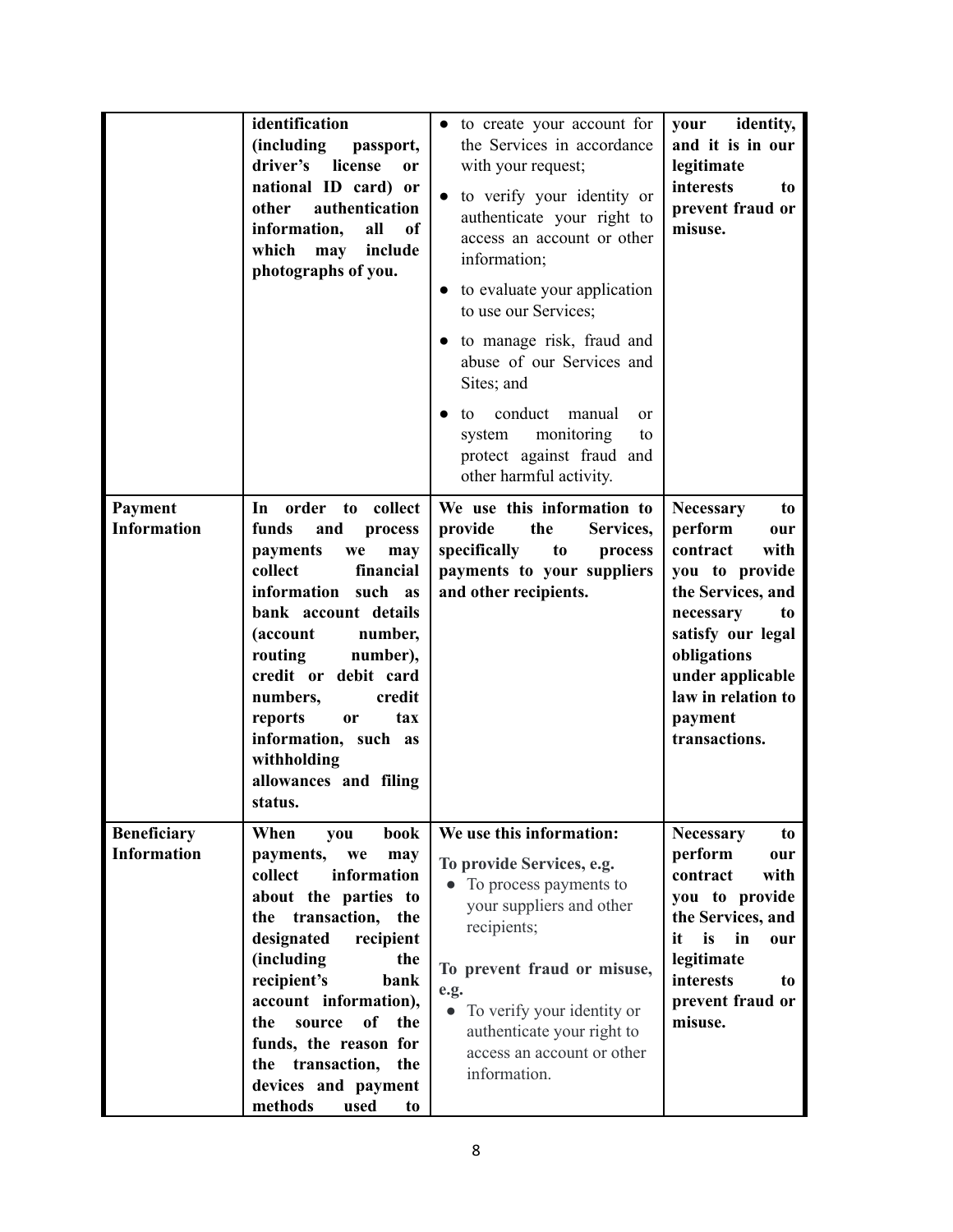|                        | complete transactions.              | To manage risk, fraud and<br>$\bullet$  |                        |
|------------------------|-------------------------------------|-----------------------------------------|------------------------|
|                        |                                     |                                         |                        |
|                        |                                     | abuse of our Services and               |                        |
|                        |                                     | Sites.                                  |                        |
|                        |                                     | To conduct manual or                    |                        |
|                        |                                     | system monitoring to                    |                        |
|                        |                                     | protect against fraud and               |                        |
|                        |                                     | other harmful activity.                 |                        |
| <b>Business Entity</b> | If you are using our                | We use this information:                | <b>Necessary</b><br>to |
| <b>Information</b>     | services on behalf of a             |                                         | perform                |
|                        |                                     | To provide Services, e.g.               | our                    |
|                        | business<br>entity,<br>we           | • To process payments to                | contract<br>with       |
|                        | collect<br>may                      | your suppliers and other                | you to provide         |
|                        | information about the               | recipients;                             | the Services, and      |
|                        | business including: the             | To provide customer<br>$\bullet$        | is<br>it<br>in<br>our  |
|                        | organizational                      |                                         | legitimate             |
|                        | structure<br>of<br>the              | support;                                | interests<br>to        |
|                        | company, the product                | To enable you to access                 | prevent fraud or       |
|                        | and service offerings,              | and use the Airwallex                   | misuse.                |
|                        | website domain name                 | platform; and                           |                        |
|                        |                                     | • To evaluate your                      |                        |
|                        | used by the business,               | application to use our                  |                        |
|                        | and information about               | Services.                               |                        |
|                        | the beneficial owners               |                                         |                        |
|                        | of the business. We                 | To prevent fraud or misuse,             |                        |
|                        | also may collect entity             |                                         |                        |
|                        | formation documents                 | e.g.                                    |                        |
|                        | other<br>corporate<br><sub>or</sub> | To verify your identity or<br>$\bullet$ |                        |
|                        | records.                            | authenticate your right to              |                        |
|                        |                                     | access an account or other              |                        |
|                        |                                     | information.                            |                        |
|                        |                                     | To manage risk, fraud and               |                        |
|                        |                                     | abuse of our Services and               |                        |
|                        |                                     | Sites.                                  |                        |
|                        |                                     | To conduct manual or                    |                        |
|                        |                                     | system monitoring to                    |                        |
|                        |                                     |                                         |                        |
|                        |                                     | protect against fraud and               |                        |
|                        |                                     | other harmful activity.                 |                        |
|                        |                                     |                                         |                        |
|                        |                                     | To communicate with you,                |                        |
|                        |                                     | e.g.                                    |                        |
|                        |                                     | • To respond to your                    |                        |
|                        |                                     | inquiries and support                   |                        |
|                        |                                     | requests;                               |                        |
|                        |                                     | • To send you technical                 |                        |
|                        |                                     |                                         |                        |
|                        |                                     | notices, updates, security              |                        |
|                        |                                     | alerts and other                        |                        |
|                        |                                     | administrative messages;                |                        |
|                        |                                     | and                                     |                        |
|                        |                                     | To provide information                  |                        |
|                        |                                     | related to your transactions            |                        |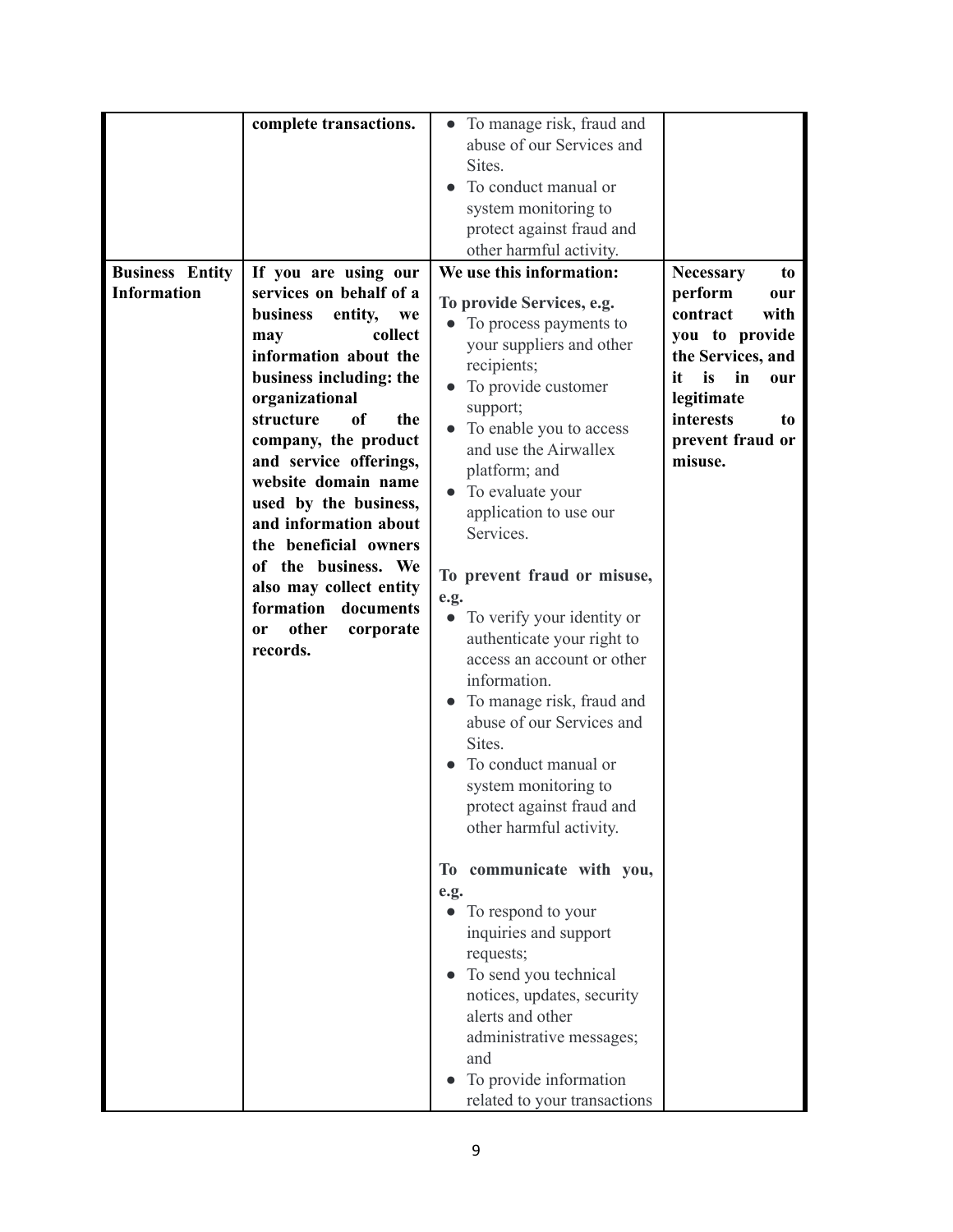|                    |                                                     | including confirmations,                |                                            |
|--------------------|-----------------------------------------------------|-----------------------------------------|--------------------------------------------|
|                    |                                                     | receipts and tracking                   |                                            |
|                    |                                                     | notices.                                |                                            |
| <b>Background</b>  | <b>To</b><br>the<br>extent                          | We use this information to              | is<br>in<br>It<br>our                      |
| <b>Information</b> | permitted<br>by                                     | prevent fraud or misuse, e.g.           | legitimate                                 |
|                    |                                                     |                                         | interests                                  |
|                    | applicable<br>law,<br>we                            | To verify your identity or              | to                                         |
|                    | obtain<br>may<br>back                               | authenticate your right to              | prevent fraud or                           |
|                    | reports<br>about<br>you                             | access an account or other              | misuse.                                    |
|                    | from public records.                                | information.                            |                                            |
|                    | In order to obtain                                  | To manage risk, fraud and               |                                            |
|                    | such reports, we may                                |                                         |                                            |
|                    | information<br><b>use</b><br><b>or</b>              | abuse of our Services and               |                                            |
|                    | personal information                                | Sites.                                  |                                            |
|                    |                                                     | To conduct manual or                    |                                            |
|                    | you provide to us.                                  | system monitoring to                    |                                            |
|                    |                                                     | protect against fraud and               |                                            |
|                    |                                                     | other harmful activity.                 |                                            |
|                    |                                                     | We use this information to:             |                                            |
| <b>Log Data</b>    | When you access our                                 |                                         | <b>Necessary</b><br>to                     |
|                    | Services,<br>collect<br>we<br>server logs which may | • provide the Services; and             | perform<br>our<br>contract<br>with         |
|                    | information<br>include                              | prevent fraud or misuse;<br>$\bullet$   | you to provide                             |
|                    | such as access times                                | and                                     | the Services, and                          |
|                    | and                                                 |                                         | in<br>it<br>is                             |
|                    | dates,<br>pages                                     | understand your use of and              | our                                        |
|                    | viewed<br>other<br>and                              | improve our Services.                   | legitimate                                 |
|                    | system<br>activity,                                 |                                         | interests<br>to                            |
|                    | including<br>the                                    |                                         | prevent fraud or                           |
|                    | third-party<br>site you                             |                                         | misuse.                                    |
|                    | using<br>before<br>were                             |                                         |                                            |
|                    | accessing our Services.                             |                                         |                                            |
|                    |                                                     |                                         |                                            |
| <b>Device</b>      | We<br>obtain<br>may                                 | We use this information to:             | <b>Necessary</b><br>to                     |
| <b>Information</b> | information about the                               | • provide the Services;                 | perform<br>our                             |
|                    | devices<br>you<br>use to                            |                                         | contract<br>with                           |
|                    | <b>Services</b><br>access<br>our                    | prevent fraud or misuse;<br>$\bullet$   | you to provide                             |
|                    | including: the device                               | and                                     | the Services, and                          |
|                    | operating<br>type,                                  |                                         | is<br>in<br>it<br>our                      |
|                    |                                                     | understand your use of and              |                                            |
|                    | systems and versions,                               | improve our Services.                   | legitimate                                 |
|                    | the<br>device                                       |                                         | <b>interests</b><br>to                     |
|                    | manufacturer<br>and                                 |                                         | prevent fraud or                           |
|                    | model,<br>preferred                                 |                                         | misuse.                                    |
|                    | languages,<br>and                                   |                                         |                                            |
|                    | plugins.                                            |                                         |                                            |
|                    |                                                     |                                         |                                            |
| <b>Usage</b>       | We collect information                              | We use this information to:             | <b>Necessary</b><br>to                     |
| <b>Information</b> | about<br>how<br>you                                 |                                         | perform<br>our                             |
|                    | interact<br>or<br>engage                            | • provide the Services;                 | contract<br>with                           |
|                    | with our Sites and how                              | evaluate your satisfaction<br>$\bullet$ | you to provide                             |
|                    |                                                     | with our Services, platform             |                                            |
|                    |                                                     |                                         |                                            |
|                    | you use our Services<br>including your<br>user      | and features;                           | the Services, and<br>in<br>is<br>it<br>our |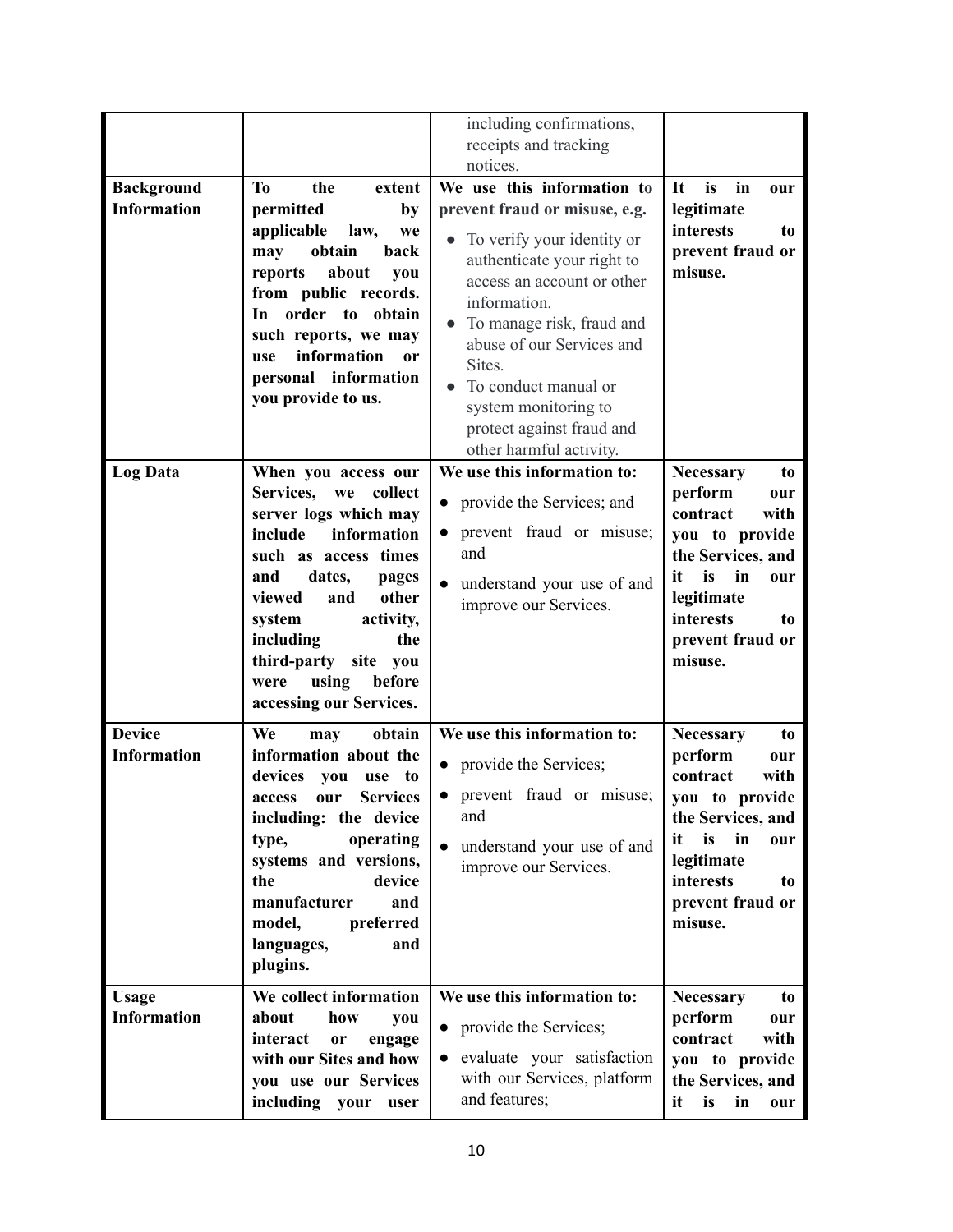|                                | preferences and other                                                                                                                                                                                                                                                                                                                                                                                                                                              | • develop new products or                                                                                                                                                                                                                                                                                      | legitimate                                                                                                                                                                                 |
|--------------------------------|--------------------------------------------------------------------------------------------------------------------------------------------------------------------------------------------------------------------------------------------------------------------------------------------------------------------------------------------------------------------------------------------------------------------------------------------------------------------|----------------------------------------------------------------------------------------------------------------------------------------------------------------------------------------------------------------------------------------------------------------------------------------------------------------|--------------------------------------------------------------------------------------------------------------------------------------------------------------------------------------------|
|                                | settings selected<br>by<br>you. This information<br>may be collected if you<br>visit our Sites and<br>regardless of whether<br>or not you establish an<br>account with us or<br>conduct a transaction.<br>In some cases, we do<br>this<br>by<br>utilizing<br>cookies, pixel tags and<br>similar technologies.<br>further<br><b>Please</b><br>see<br>details about cookies<br>other<br>tracking<br>and<br>technologies<br>in<br>our<br><b>Cookie Policy.</b>        | enhance existing products<br>and services; and<br>monitor and analyse trends,<br>$\bullet$<br>usage<br>and<br>other<br>user<br>activities on our Sites to<br>optimize user experience<br>and<br>to<br>improve<br>our<br>Services.                                                                              | interests<br>to<br>protect<br>the<br>integrity of the<br><b>Services</b><br>and<br>improve<br>our<br>operations.                                                                           |
| Location<br><b>Information</b> | When you use certain<br>of<br>features<br>our<br>Services,<br>we<br>may<br>information<br>collect<br>about your precise or<br>approximate location<br>as determined by data<br>such<br>$_{\rm IP}$<br>as<br>your<br>address<br>or<br>mobile<br>GPS.<br>device<br><b>Most</b><br>mobile devices allow<br>to<br>control<br>you<br>or<br>of<br>disable the<br>use<br>geolocation<br>services<br>for applications by<br>changing preferences<br>on your mobile device. | We use this information to:<br>• provide the Services;<br>enable you to access and<br>$\bullet$<br>use the Airwallex platform;<br>manage risk, fraud and<br>abuse of our Services and<br>Sites; and<br>conduct manual or system<br>monitoring<br>to<br>protect<br>against fraud and other<br>harmful activity. | <b>Necessary</b><br>to<br>perform<br>our<br>contract<br>with<br>you to provide<br>the Services, and<br>it is<br>in<br>our<br>legitimate<br>interests<br>to.<br>prevent fraud or<br>misuse. |
| Communication<br>s Data        | Information related to<br>your interactions and<br>communications with<br>us, which may include<br>email messages, chat<br>sessions,<br>text<br>messages, and phone<br>calls that we exchange<br>with you.                                                                                                                                                                                                                                                         | We use this information:<br>to respond to your inquiries<br>and support requests;<br>technical<br>send<br>you<br>$\bullet$ to<br>notices, updates, security<br>alerts<br>and<br>other<br>administrative<br>messages;<br>and<br>provide<br>information<br>to<br>related to your transactions                    | <b>Necessary</b><br>to<br>perform<br>our<br>contract<br>with<br>you to provide<br>the Services.                                                                                            |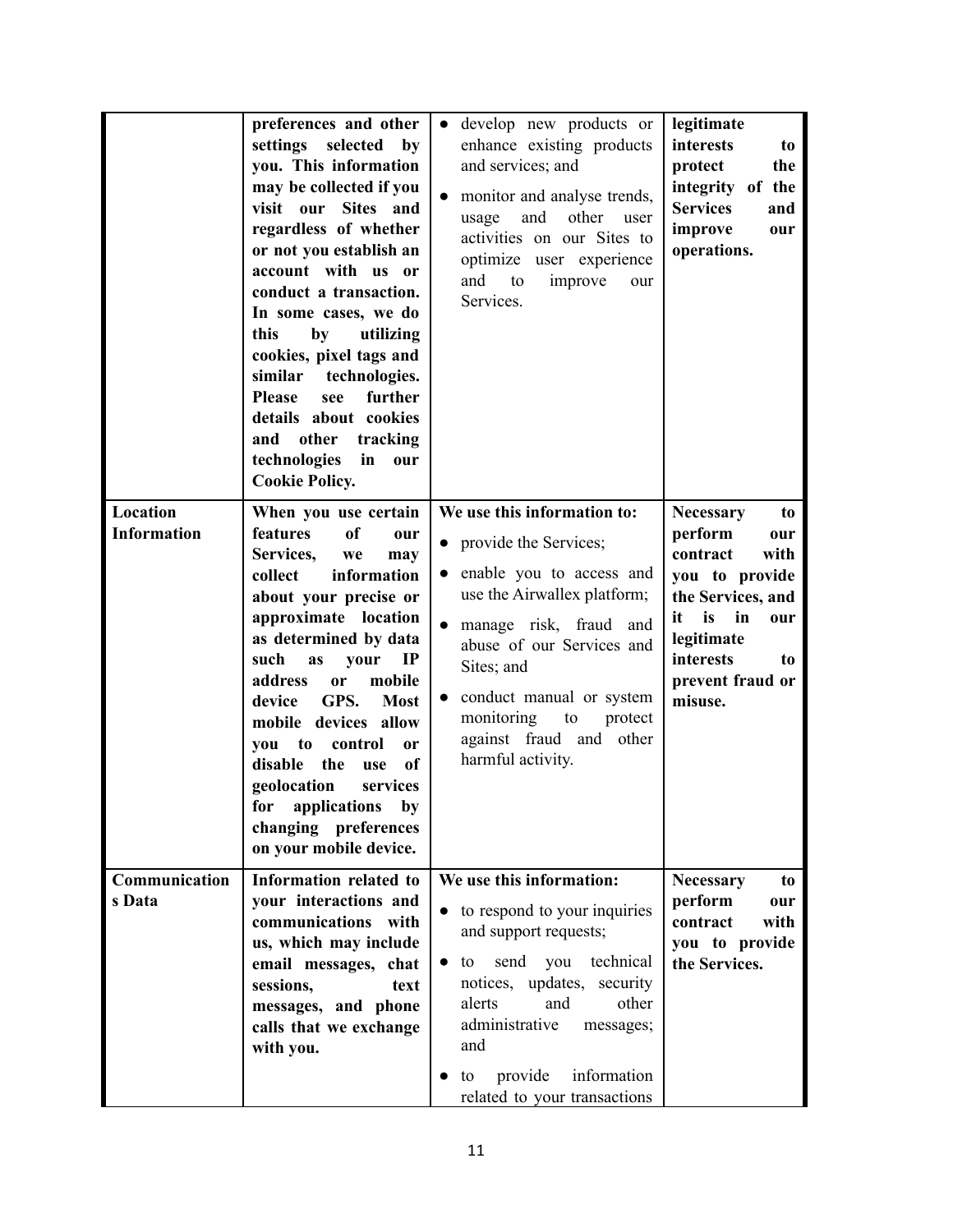|                                      |                                                                                                                                                               | including<br>confirmations,<br>receipts<br>and<br>tracking<br>notices.                                                                                                                                                                                                                                                       |                                                                                                 |
|--------------------------------------|---------------------------------------------------------------------------------------------------------------------------------------------------------------|------------------------------------------------------------------------------------------------------------------------------------------------------------------------------------------------------------------------------------------------------------------------------------------------------------------------------|-------------------------------------------------------------------------------------------------|
| <b>Call Recordings</b>               | Voice recordings<br>of<br>captured when<br>you<br>contact<br>you<br><b>US</b><br>including interactions<br>with<br>our<br>customer<br>service or sales teams. | We use this information to<br>respond to your inquiries<br>and support requests.                                                                                                                                                                                                                                             | <b>Necessary</b><br>to<br>perform<br>our<br>contract<br>with<br>you to provide<br>the Services. |
| <b>Various</b><br><b>Information</b> | Any information you<br>may provide us when<br>respond<br>you<br>to<br>surveys.                                                                                | We use this information to<br>allow you to participate in<br>surveys in accordance with<br>your request.                                                                                                                                                                                                                     | We collect this<br>information<br>with<br>your<br>consent.                                      |
|                                      | Any information you<br>may provide us when<br>post<br>you<br>on<br>community forums.                                                                          | We use this information to<br>allow<br>you<br>to<br>post<br>on<br>community forums and use<br>the Services and our Sites.                                                                                                                                                                                                    | Necessary<br>to<br>perform<br>our<br>with<br>contract<br>you to provide<br>the Services.        |
|                                      | Any information you<br>may provide us when<br>you participate<br>in<br>contests.                                                                              | We use this information to<br>facilitate<br>promotional<br>contests.                                                                                                                                                                                                                                                         | <b>Necessary</b><br>to<br>perform<br>our<br>contract<br>with<br>you to provide<br>the Services. |
|                                      | Any information you<br>may provide us when<br>participate<br>you<br>in<br>promotions or request<br>to receive promotional<br>information.                     | We use this information to<br>deliver<br>promotional<br>to<br>$\bullet$<br>offers,<br>incentives,<br>and<br>targeted<br>marketing<br>in<br>accordance<br>with<br>your<br>preferences (as permitted<br>by applicable law); and<br>• to provide invitations and<br>information about events or<br>events held by our partners. | We collect this<br>information<br>with<br>your<br>consent.                                      |

# <span id="page-11-0"></span>**5. TRANSFERS AND STORAGE**

To support our global operations and pursuant to our contract with you to provide the Services, we and our service providers may store or process your personal information in any country where we or one of our affiliates maintains a physical presence or where we engage third-party service providers. This could result in a transfer of your personal information to a region or country outside of your country of residence, the regions and countries to which your personal information may be transferred to include Australia, Germany, Hong Kong, India, Japan, Lithuania, Mainland China, Malaysia, the Netherlands, New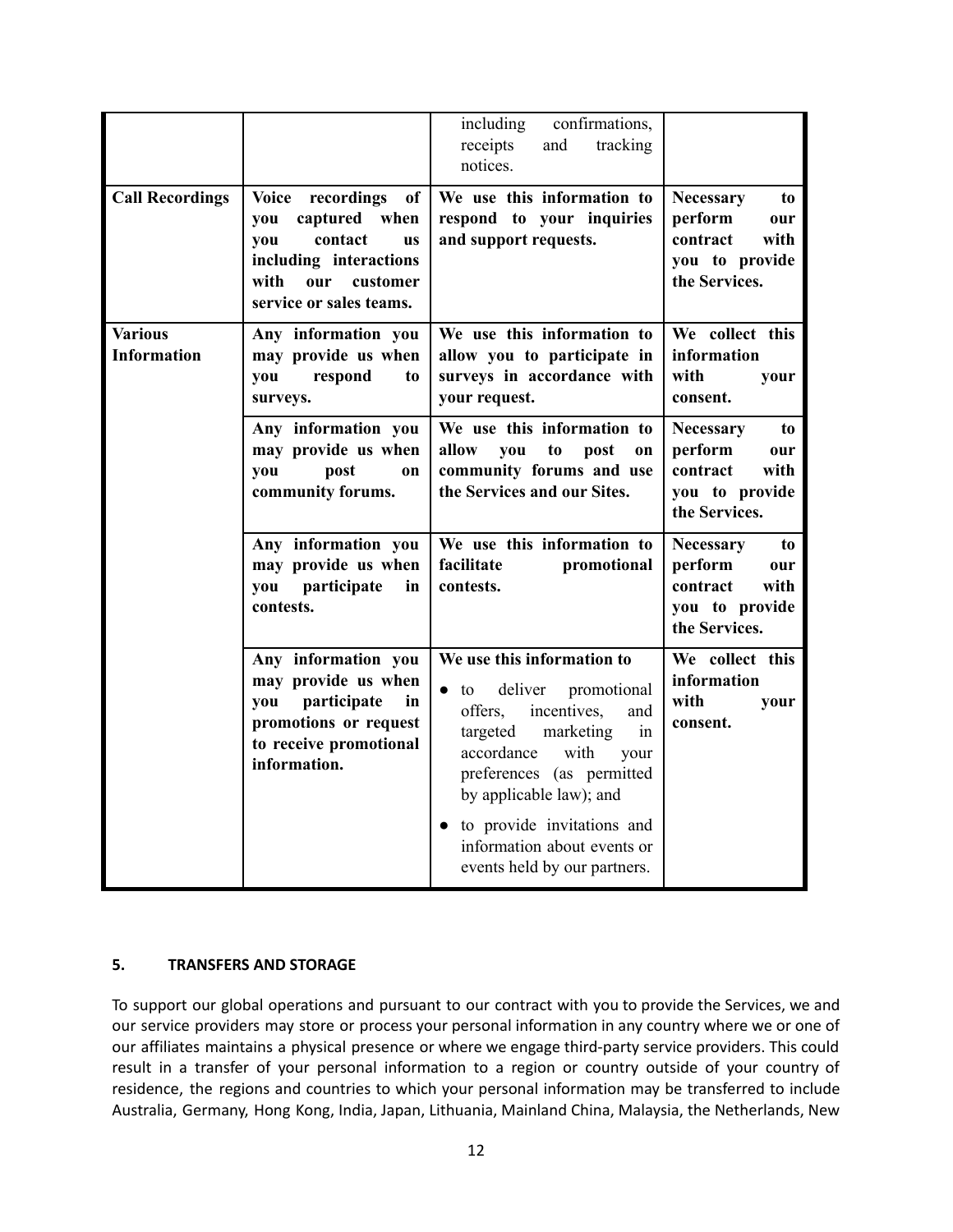Zealand, the Philippines, Singapore, the United Kingdom, and the United States. Our servers for the Services are located in Australia, Hong Kong, Japan, Mainland China, the Netherlands, Singapore, and the United States.

The laws and privacy regulations of such countries may differ from the country of your residence and potentially may not be as protective. There may be circumstances in which the law enforcement agencies or government authorities in such other countries may be entitled to access your personal information. Any transfer of your personal information outside your country of residence will at all times comply with the standards set forth in this Policy as well as the applicable data protection rules. For example, transfers of personal information outside the EEA or the UK will be made under the European Commission's model contracts for the transfer of personal data to third countries (i.e. the standard contractual clauses), or any equivalent contracts issued by the relevant authority of the UK, as relevant.

## <span id="page-12-0"></span>O INFORMATION SHARING AND DISCLOSURE

*Only where necessary* will we share your personal information with third parties. Situations where this occur are:

| <b>Third Party</b>                       | <b>Purpose</b>                                                                                                                                                                                                                                                                                                                                                                                                                                                                                                                                                                                                                                                                                                     |
|------------------------------------------|--------------------------------------------------------------------------------------------------------------------------------------------------------------------------------------------------------------------------------------------------------------------------------------------------------------------------------------------------------------------------------------------------------------------------------------------------------------------------------------------------------------------------------------------------------------------------------------------------------------------------------------------------------------------------------------------------------------------|
| Third party service<br>providers         | We engage a variety of service providers to enable us to provide our<br>Services to you. For example, service providers may be used to:<br>facilitate payment processing, support technology or infrastructure,<br>cloud storage, conduct market research, marketing analytics, detect<br>fraud, verify identity and perform audits or other functions. We will<br>share your personal information with such service providers only to the<br>extent necessary to allow the performance of their intended<br>engagement. All service providers and business partners that receive<br>your personal information are contractually bound to protect and use<br>your information only in accordance with this Policy. |
| Our<br>corporate<br>affiliates           | To facilitate or support us and our Enterprise Partners in providing<br>products and services to you, we may share your personal information<br>within our worldwide corporate family of companies among entities<br>that are related by common control or ownership. All related group<br>companies may only use your personal information in accordance with<br>this Policy.                                                                                                                                                                                                                                                                                                                                     |
| <b>Enterprise Partners</b>               | Our Services may be offered to you in conjunction with or facilitated by<br>other financial institutions or other enterprises (an "Enterprise<br>Partner") and their products and services. Such Enterprise Partners<br>may include (without limitation) entities which operate online<br>marketplaces or other e-commerce platforms through which you are<br>able to sell your goods, services, content or other products. Such<br>Enterprise Partners may have access to your personal information but<br>only to the extent required to enable use by you of our or their products<br>and services.                                                                                                             |
| <b>Regulatory</b><br><b>Authorities:</b> | There are circumstances in which we are legally required to disclose<br>information about you to authorities, such as to comply with a legal                                                                                                                                                                                                                                                                                                                                                                                                                                                                                                                                                                       |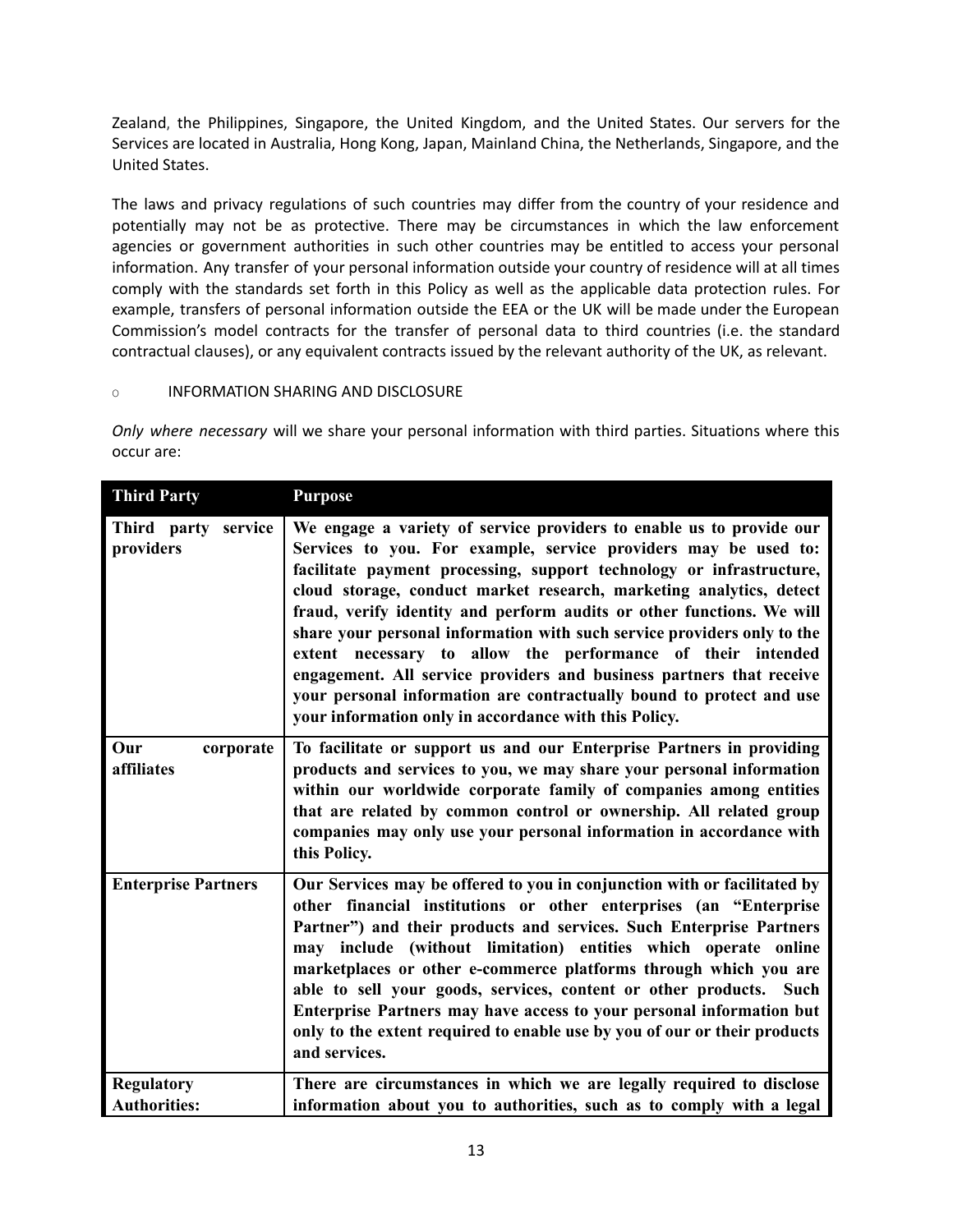| judicial<br>regulators,<br>authorities and law<br>enforcement agencies,<br>other<br>third<br>and<br>for<br>parties<br>safety,<br>security,<br>or<br>compliance with the<br>law. | obligation or processes, enforce our terms, address issues relating to<br>security or fraud, or protect our users. These disclosures may be made<br>with or without your consent, and with or without notice, in compliance<br>with the terms of valid legal process such as a subpoena, court order, or<br>search warrant. We are usually prohibited from notifying you of any<br>such disclosures by the terms of the legal process. We may seek your<br>consent to disclose information in response to a governmental entity's<br>request when that governmental entity has not provided the required<br>subpoena, court order, or search warrant. We may also disclose your<br>information to:                                           |
|---------------------------------------------------------------------------------------------------------------------------------------------------------------------------------|----------------------------------------------------------------------------------------------------------------------------------------------------------------------------------------------------------------------------------------------------------------------------------------------------------------------------------------------------------------------------------------------------------------------------------------------------------------------------------------------------------------------------------------------------------------------------------------------------------------------------------------------------------------------------------------------------------------------------------------------|
|                                                                                                                                                                                 | enforce our User Agreement or other applicable agreements or<br>$\bullet$<br>policies, including investigation of any potential violation thereof;                                                                                                                                                                                                                                                                                                                                                                                                                                                                                                                                                                                           |
|                                                                                                                                                                                 | • detect, prevent or otherwise address security, fraud or technical<br>issues;                                                                                                                                                                                                                                                                                                                                                                                                                                                                                                                                                                                                                                                               |
|                                                                                                                                                                                 | protect our rights, property, privacy, or security, or that of others, as<br>permitted by law; or                                                                                                                                                                                                                                                                                                                                                                                                                                                                                                                                                                                                                                            |
|                                                                                                                                                                                 | comply with applicable law, legal process or governmental orders.                                                                                                                                                                                                                                                                                                                                                                                                                                                                                                                                                                                                                                                                            |
| Media<br><b>Social</b><br><b>Platforms</b>                                                                                                                                      | Social media networks such as Facebook, Twitter, Pinterest, and<br>Instagram that offer functionalities, plugins, widgets, or tools in<br>connection with our website or mobile application (e.g., to log into an<br>account, or to share content with your friends and followers on social<br>media). If you choose to use these functionalities, plugins, widgets, or<br>tools, certain information may be shared with or collected by those<br>social media companies-for more information about what information<br>is shared or collected, and how it is used, see the applicable social media<br>company's privacy policy.                                                                                                             |
| <b>Potential Acquirers of</b><br>our business                                                                                                                                   | If we are the subject or are involved in any corporate merger,<br>consolidation,<br>reorganization,<br>sale,<br>acquisition,<br>joint<br>venture,<br>assignment, transfer or other disposition of all or any portion of our<br>business, assets or stock (including in connection with bankruptcy or<br>similar proceedings), we may share data with third parties during<br>negotiations. In the event your personal information becomes subject to<br>a different privacy policy, we will make reasonable efforts to notify you<br>beforehand. We also may need to disclose information to a third party<br>in connection with a commercial transaction where we or any of our<br>affiliates are seeking financing, investment or funding. |
| <b>Other</b><br><b>Authorized</b><br><b>Parties</b>                                                                                                                             | If you request (as part of the Services provided to you) or provide your<br>consent, we may share your information including your personal<br>information with a third party not defined in this Policy. Such third<br>parties may include third party financial service providers, including<br>but not limited to account information service providers and payment<br>initiation service providers. Such disclosure will only be carried out in<br>the manner you requested or consented to, and/or the manner described<br>to you (whether by us or the relevant third party) at the time you agreed                                                                                                                                     |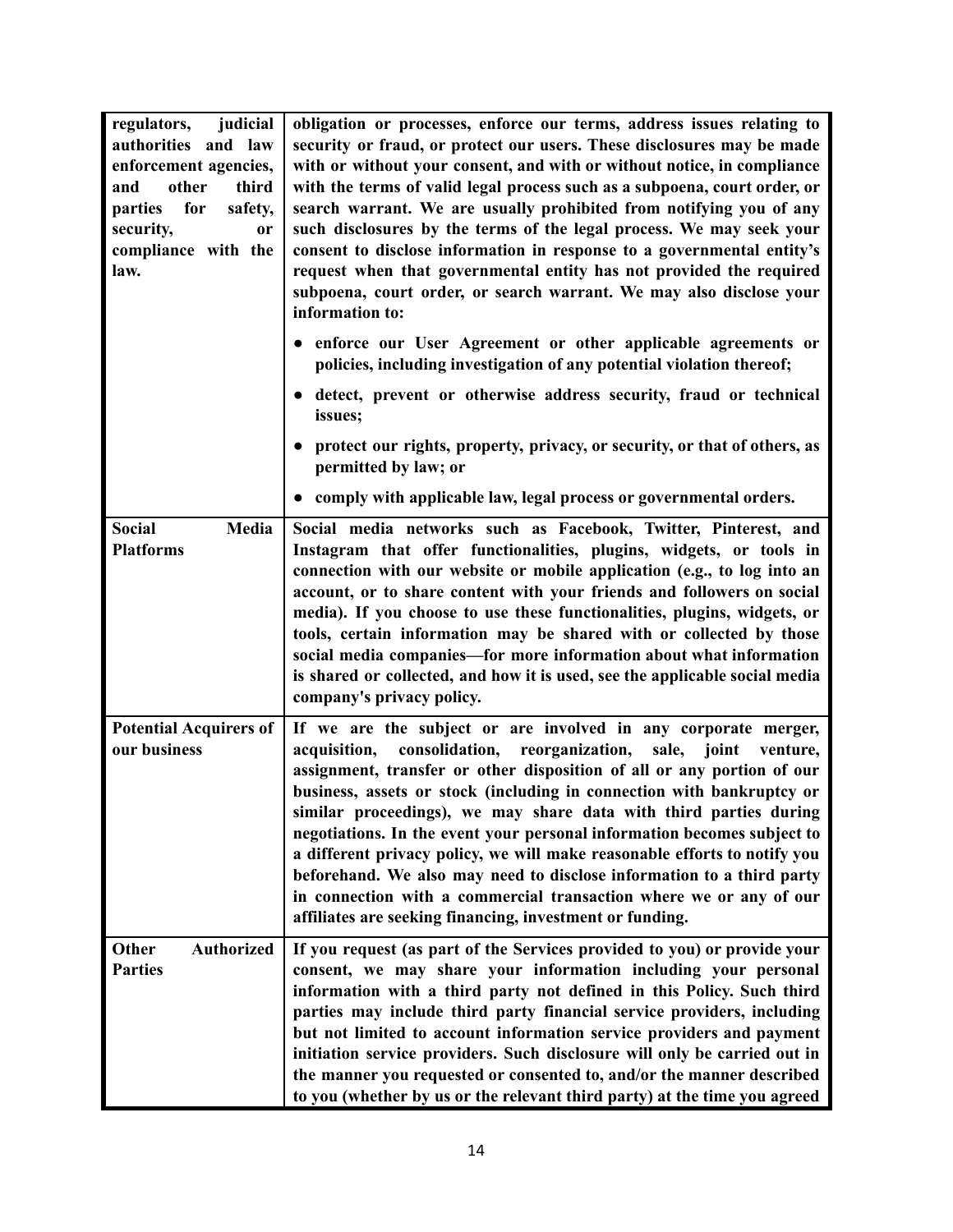| to the sharing, and in accordance with applicable law. Authorizing a |
|----------------------------------------------------------------------|
| third-party service provider, application, or website to access your |
| Airwallex account or participating in certain promotional activities |
| constitutes such request and consent to share your information.      |
|                                                                      |

### <span id="page-14-0"></span>**6. DATA RETENTION**

We will retain your personal information only for the period of time required to comply with applicable law or fulfill any ongoing obligations to you.

Please note that there are certain circumstances in which we will retain your personal information even after you close your Airwallex account or request deletion of your personal information. Examples of such cases include:

- To process any transactions booked prior to closure or deactivation of an account.
- To comply with anti-money laundering regulations or other laws and rules that apply to us as a financial services provider.
- To detect or prevent fraud.
- To comply with legal process orders or law enforcement requests.
- To collect any fees or other outstanding amount owed and payable to us by you.
- To resolve any disputes or enforce our User Agreement or other applicable agreements or policies.
- To take any other action or exercise any other right in accordance with applicable law.

When a relevant retention period has passed, Airwallex will destroy personal information or, where applicable, sufficiently anonymize the personal information.

For further details on how long we keep your data, please refer to the time periods set out below.

| <b>Personal Information</b>            | <b>Retention Policy</b>                                                                                  |
|----------------------------------------|----------------------------------------------------------------------------------------------------------|
| <b>Account and Profile Information</b> | Stored for the lifetime of your use of the                                                               |
| <b>Identity Verification Documents</b> | Services (i.e. until account deletion in<br>accordance with your request), plus no less<br>than 5 years. |
| <b>Business Entity Information</b>     |                                                                                                          |
| <b>Background Information</b>          |                                                                                                          |
| <b>Log Data</b>                        |                                                                                                          |

 $1$  The time period(s) stated herein are indicative; we generally aim to retain data only for as long as necessary to achieve the relevant intended purpose(s), subject to any retention required to comply with applicable law or fulfill any ongoing obligations to you.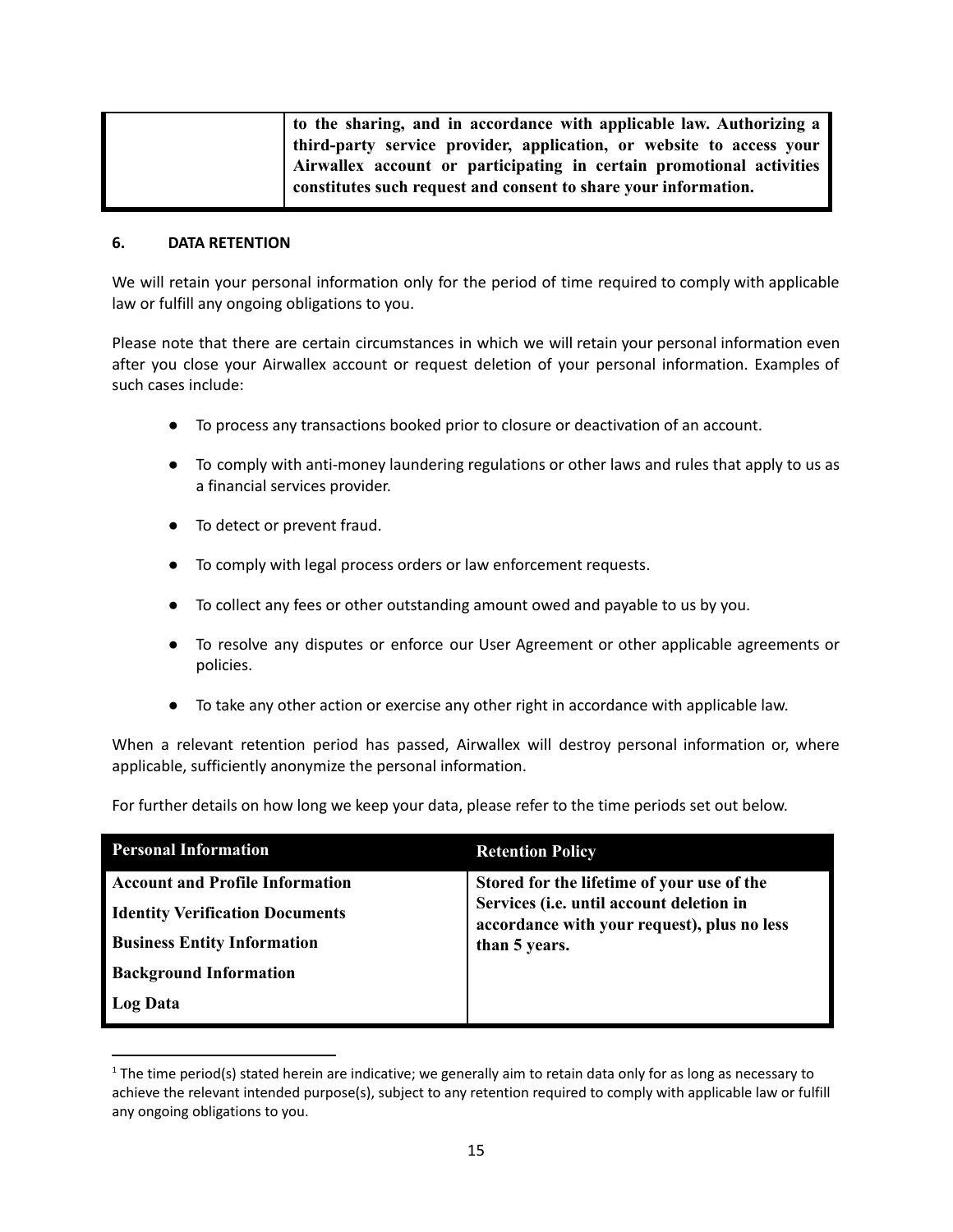| <b>Device Information</b>      |  |
|--------------------------------|--|
| <b>Usage Information</b>       |  |
| <b>Communications Data</b>     |  |
| <b>Call Recordings</b>         |  |
| <b>Other Information</b>       |  |
| <b>Payment Information</b>     |  |
| <b>Beneficiary Information</b> |  |
| <b>Location Information</b>    |  |

# <span id="page-15-0"></span>**7. YOUR RIGHTS AND CHOICES**

You have certain rights relating to your personal information. The ability and extent to which you may exercise these rights will vary depending on your location.

## The following rights (described in detail below) apply to users in a Relevant Jurisdiction.

If you are located outside of a Relevant Jurisdiction, please review the section on [Jurisdiction-](#page-19-0) Specific [Rights](#page-19-0) for more information about the privacy rights afforded to you in your country or state of residence. To exercise any of your rights, please contact us at [dataprotection@airwallex.com.](mailto:dataprotection@airwallex.com)

### *A. ACCESS, CORRECTION, ERASURE*

You may review, correct or update information you provided to us at any time by logging into your Airwallex account. Prior to changing or correcting your information, we may be required to verify your identity. There may be circumstances which preclude us from providing access to some or all of your information, for example where the information contains references to personal information about an individual other than you or the information is subject to legal or proprietary protections. If there is any other personal information you believe we process that you would like to access, correct or erase, please contact us at [dataprotection@airwallex.com.](mailto:dataprotection@airwallex.com)

### *B. PORTABILITY*

You may have the right to receive a copy of certain personal information we process about you. This comprises any personal information we process on the basis of your consent (e.g., survey information) or pursuant to our contract with you (e.g., your name). You may have the right to receive this information in a structured, commonly used and machine-readable format. You may also have the right to request that we transfer that personal information to another party, with certain exceptions. We will provide further information to you about this if you make such a request.

### *C. RESTRICTION OF PROCESSING*

You may have a right to require us to stop processing the personal information we hold about you other than for storage purposes in certain circumstances. Please note, however, that if we stop processing the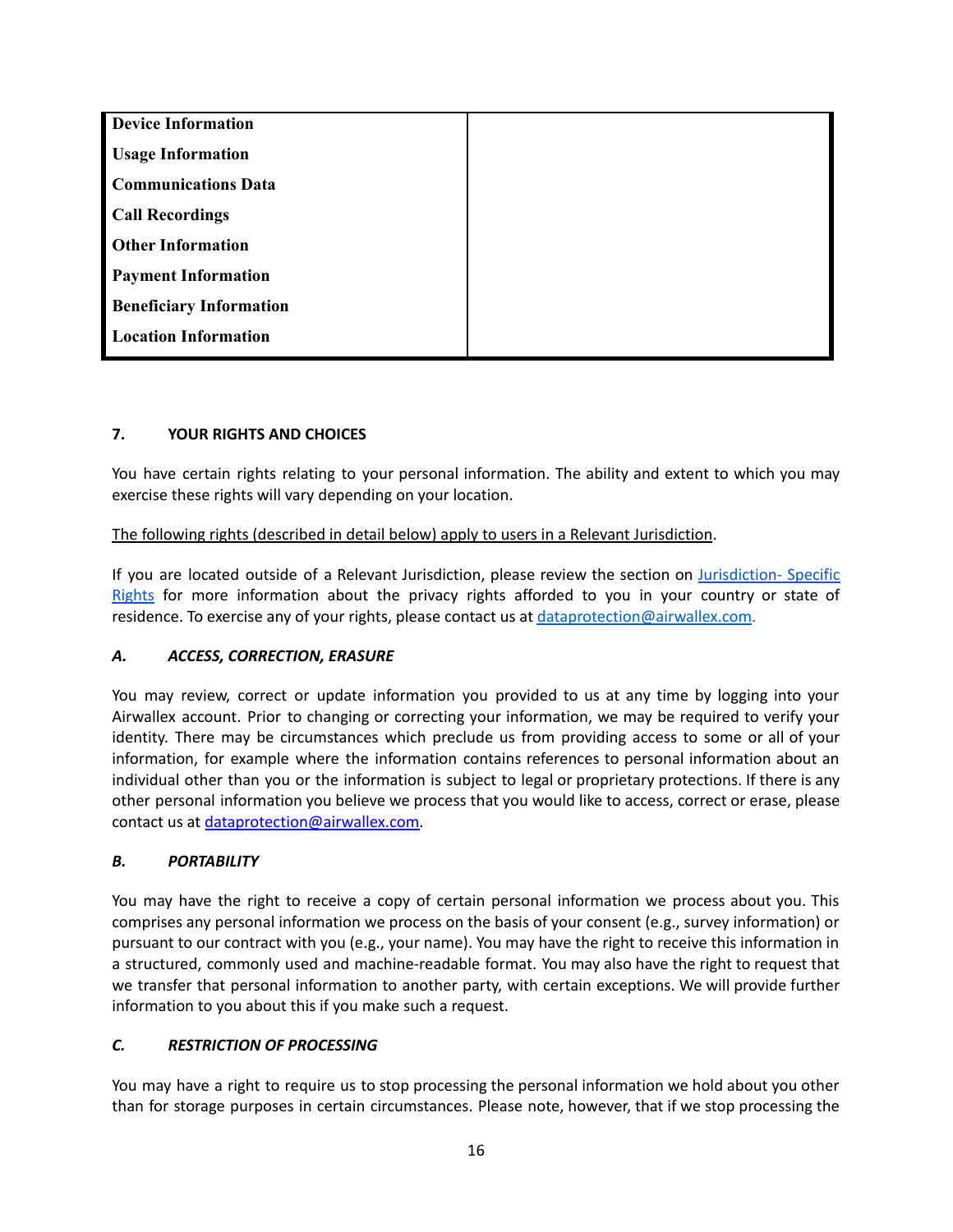personal information, we may use it again if there are valid grounds under data protection laws for us to do so (for example, for the defence of legal claims or for another's protection). Where we agree to stop processing the personal information, we will try to tell any third party to whom we have disclosed the relevant personal information so that they can stop processing it too.

## *D. OBJECTION*

You may have the right to object to our processing of your personal information. To the extent provided by applicable laws and regulations, you may withdraw any consent you previously provided to us for certain processing activities by contacting us at [dataprotection@airwallex.com.](mailto:dataprotection@airwallex.com) Where consent is required to process your personal information, if you do not consent to the processing or if you withdraw your consent we may not be able to deliver the expected service.

### *8.* **DEVICE & MARKETING**

### **Device Permissions**

Most mobile devices allow you to disable the use of location services, or revoke consent to applications to access your camera and photo library or send you push notifications information. Please refer to your device settings to restrict collection of certain information.

## **Notifications**

We may from time to time send you notifications when we consider it necessary to do so (for example, when we temporarily suspend access to the Services for maintenance, or security, privacy or administrative-related communications). You may not opt-out of these service-related notifications, which are not promotional in nature.

# **Marketing Opt-Out**

You can opt out of receiving promotional communications from us by following the instructions included in those messages or by logging into your Airwallex account and changing your preferences. Please note that if you opt out of marketing-related emails from us, we will continue to send you non-promotional messages that are required to provide our Services, such as transactional receipts and messages about your account or our relationship with you.

# **9. ADVERTISING AND ANALYTICS**

We may partner with third parties to display advertisements to you on websites you visit. These third-party partners use cookies and other technologies to gather information about your activities on our Sites as well as other sites you visit in order to serve you advertising based upon your browsing history and interests. To learn more about behavioral advertising and online tracking, visit the [Network](https://www.networkadvertising.org/) [Advertising](https://www.networkadvertising.org/) Initiative. This website also provides information about how to opt out of interest-based online advertising delivered by member companies. You can learn more about Google's practices [here.](https://support.google.com/adsense/answer/1348695?hl=en) For more information about the cookies that may be served through use of our services, please refer to our [Cookie](https://www.airwallex.com/au/terms/cookie-policy) Policy.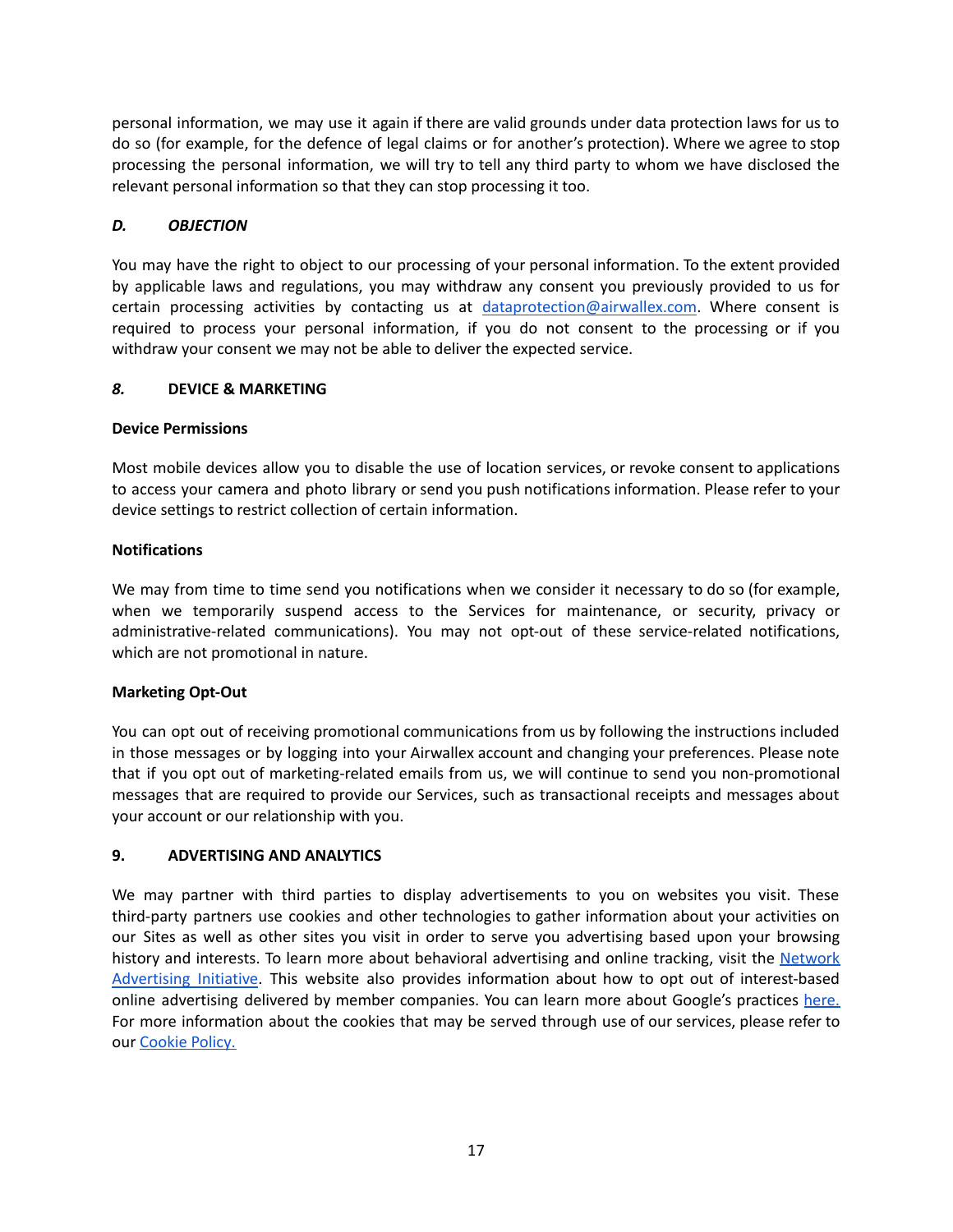## **10. SECURITY**

We implement and update technical and physical security measures to safeguard your personal information against loss, misuse or unauthorized access on an ongoing basis. Safeguards used to protect your information include firewalls, data encryption, and access controls. Please keep in mind that the transmission of information over the Internet is never 100% secure and no data storage system can be guaranteed safe. Although we will do our best to protect your personal information, we cannot warrant the security of data transmitted to our Sites; any transmission is at your own risk. We encourage you to understand the integral role you play in keeping your own personal information secure and confidential. Please select passwords that are sufficiently complex and always keep our log-in details secure. If you suspect any unauthorized use or access to your account or information, please contact us immediately.

# **11. CHILDREN'S PRIVACY**

Our Sites and Services are not intended for or directed at children. By children we mean users under the age of 16 or in the case of a country where the minimum age for processing personal information differs, such different age.

We do not knowingly collect any information from children. If we obtain actual knowledge that we have collected personal information from a child, we will immediately delete it (unless we are legally obligated to retain such information). Please contact us if you believe that we inadvertently collected information from any child.

# **12. THIRD PARTY LINKS AND SERVICES**

Our Sites may include links to third party websites or services, such as third-party integrations, co-branded services, or third-party branded services ("**Third-Party Sites**") . Clicking on those links or enabling those connections may allow third parties to collect or share information about you. We do not own or control these third-party websites and when you engage with these Third-Party Sites, you may be providing information directly to the Third-Party Site, Airwallex, or both. Third-Party Sites will have their own policies about the collection, use and disclosure of your information. Please review those policies for more information.

# <span id="page-17-1"></span>**13. UPDATES TO THIS POLICY**

We reserve the right to make changes to this Policy at any time by posting a revised version to our Site and updating the "Last Updated" date at the top of this Policy. To the extent permitted by applicable law, your continued use of our services after such notice or posting constitutes your consent to our revisions of this Policy. If you disagree with any of our changes, you may deactivate your account with us at any time.

### <span id="page-17-0"></span>**14. CONTACT**

If you have questions or concerns about this Policy or a specific request related to your personal information, please contact us at [dataprotection@airwallex.com.](mailto:dataprotection@airwallex.com)

If you wish to make an inquiry regarding how we process your personal information, please contact us at [dataprotection@airwallex.com](mailto:dataprotection@airwallex.com) and we will endeavour to deal with your request as soon as possible. This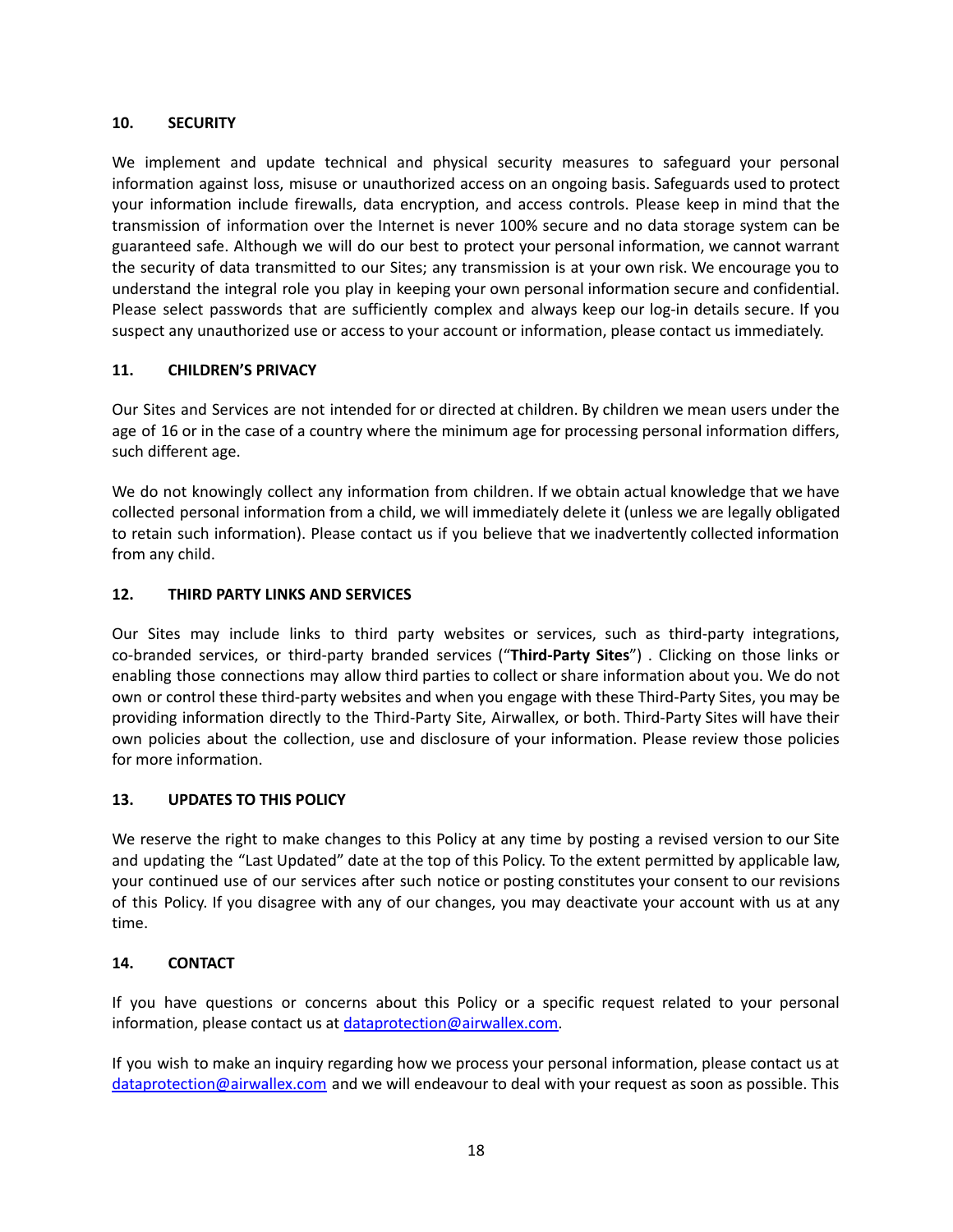is without prejudice to your right to launch a claim with the data protection authority in the country in which you live or work where you think we have infringed data protection laws.

# <span id="page-18-0"></span>**15. LANGUAGE**

Except as otherwise set out by law, in the event of any inconsistency between the English version and local language version of this Policy (where applicable), the English version shall prevail.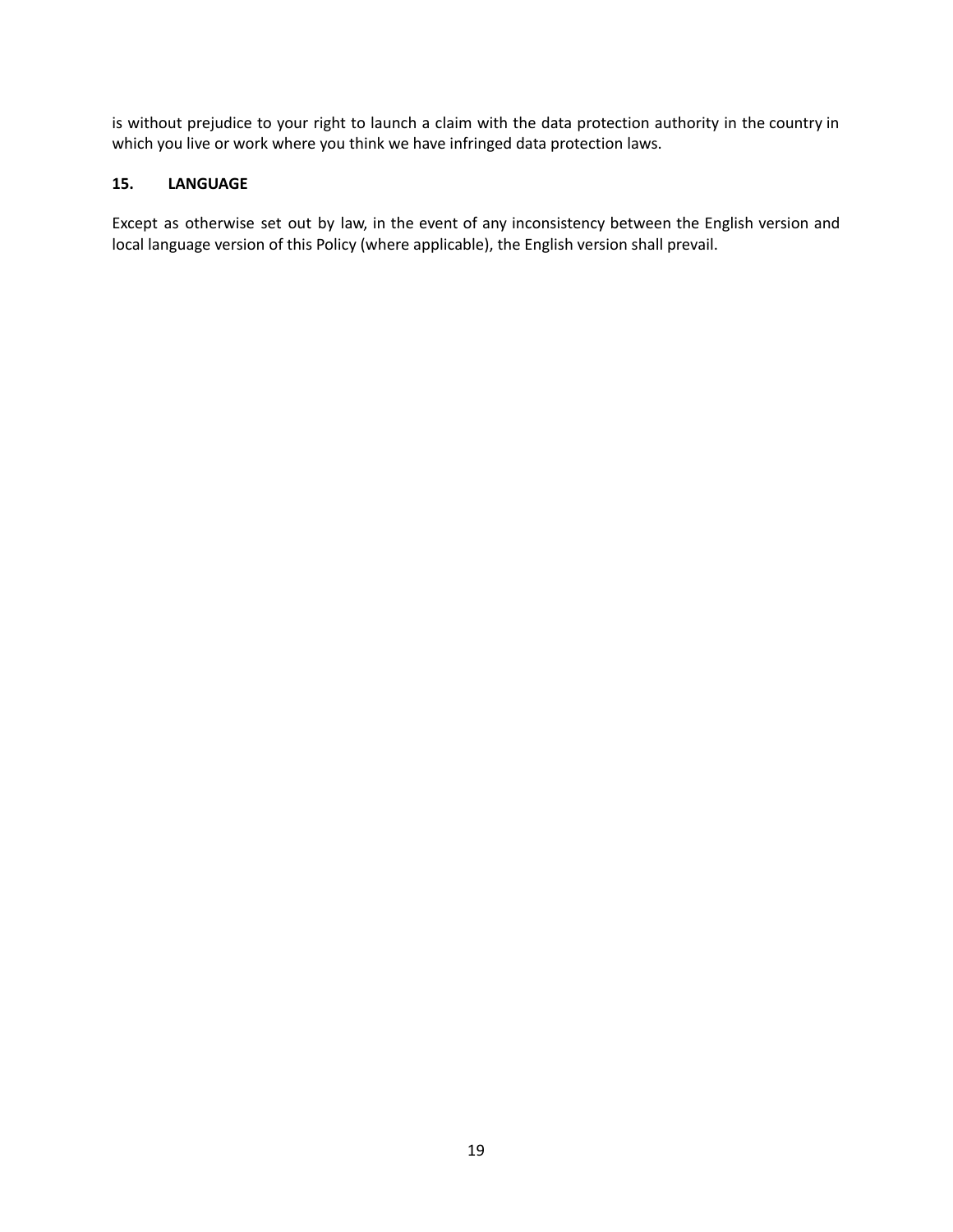### **● JURISDICTION-SPECIFIC RIGHTS**

<span id="page-19-0"></span>Some jurisdictions' laws contain additional terms for users of the Services, which are set out in this section. If you are a user located in one of the jurisdictions below, the terms set out below under the name of your jurisdiction apply to you in addition to the terms set out in our Policy above.

#### **For residents of Australia**

#### *Overseas Recipients*

*You consent to the transfer of personal information to third parties outside Australia, and acknowledge that w*hile we take reasonable steps to ensure that such third parties handle your personal information in accordance with Australian privacy laws, we will not be liable for the acts and omissions of these overseas third party recipients.

#### *Access*

You have the right to access personal information we hold about you, how we use it, and who we share it with. You can access the personal information you have made available as part of your account by logging into your account. If you believe we hold any other personal information about you, please contact us at [dataprotection@airwallex.com.](mailto:dataprotection@airwallex.com)

#### *Correction*

You have the right to correct any of your personal information we hold that is inaccurate. You can access the personal information we hold about you by logging into your account. If you believe we hold any other personal information about you and that information is inaccurate, please contact us at [dataprotection@airwallex.com.](mailto:dataprotection@airwallex.com)

### *Transacting Anonymously*

Where possible we will give you the option of not identifying yourself when using the Service. You acknowledge that if you do not provide us with your personal information, we may be unable to provide you with access to certain features or sections of the Services.

### *Your Rights*

If you are dissatisfied with our response to your request for access to, or correction of, your personal information or your privacy complaint in respect of your personal information, you may contact the Office of the Australian Information Commissioner (Telephone: +61 1300 363 992 or email: [enquiries@oaic.gov.au](mailto:enquiries@oaic.gov.au)).

### *Data Transfers*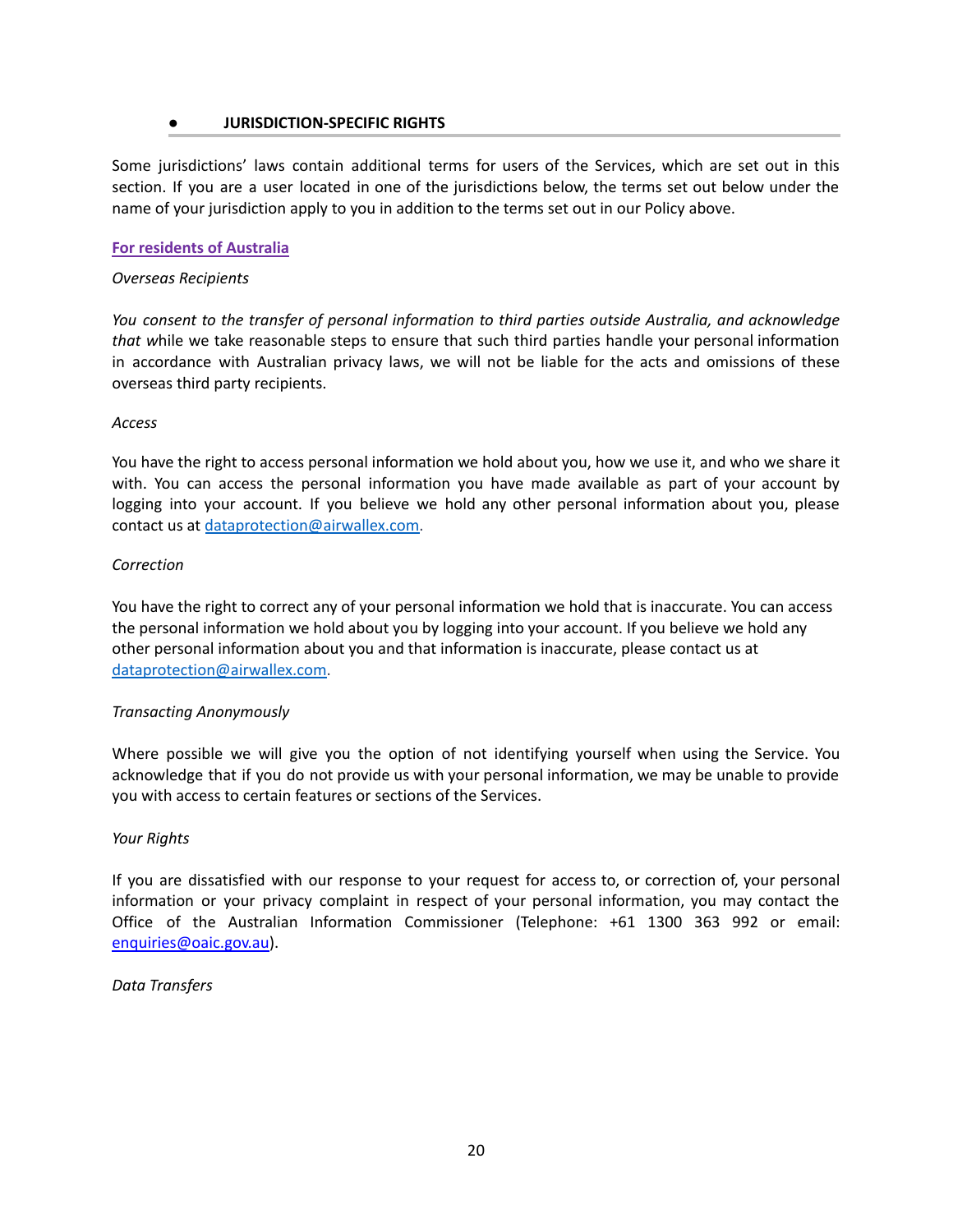While we take reasonable steps to ensure that third party recipients of your personal information comply with privacy laws that are similar to those of your jurisdiction, you acknowledge and agree that we cannot control the actions of third party recipients and so cannot guarantee that they will comply with those privacy laws.

## **For residents of California - United States**

If you are a California resident, you have certain rights afforded by the California Consumer Protection Act (CCPA) with respect to your personal information.

## *Collection and Disclosure of Personal Information*

Over the past 12 months, we have collected and disclosed the following categories of personal information from or about you or your device:

- **Identifiers**, such as your name, email address, residential address, date of birth, social security number, driver's license number, passport number, tax identification number or other similar identifiers, government issued identification information, bank account details, credit card or debit card numbers and IP address. This information is collected directly from you and your device.
- **Internet or other electronic network activity information**, such as your information regarding your use of the Services, including your user preferences and other settings selected by you, server logs, and other device information as described in the main Policy. This information is collected directly from you and your device.
- **Commercial information** about any transactions within the Services such transaction information when you collect or make payments. This information is collected directly from you and your device.
- **Geolocation data** such as your IP address or mobile device GPS. This information is collected directly from you.
- **Professional or employment-related information** such as your profession if you choose to provide it in a survey. This information is collected directly from you.
- **Other information** described in subdivision (e) of Section 1798.80, including information about your gender, nationality, or age. This information is collected directly from you in the context of being our consumer.

*We collect your personal information for the following purposes:*

- To provide you with the Services, maintain your account, provide customer service and process payments.
- To improve our services, including the functionality of the Services and Sites.
- For security and verification purposes, including to prevent and detect fraudulent activity.
- To address and remediate technical issues and bugs.
- To communicate with you.
- To market and promote our Services.

For additional information about what each type of personal information is used for, see this [table](#page-5-0) in the main portion of the Privacy Policy.

*We disclose personal information to the following types of entities:*

● Our corporate affiliates who process your personal information in order to operate the Services.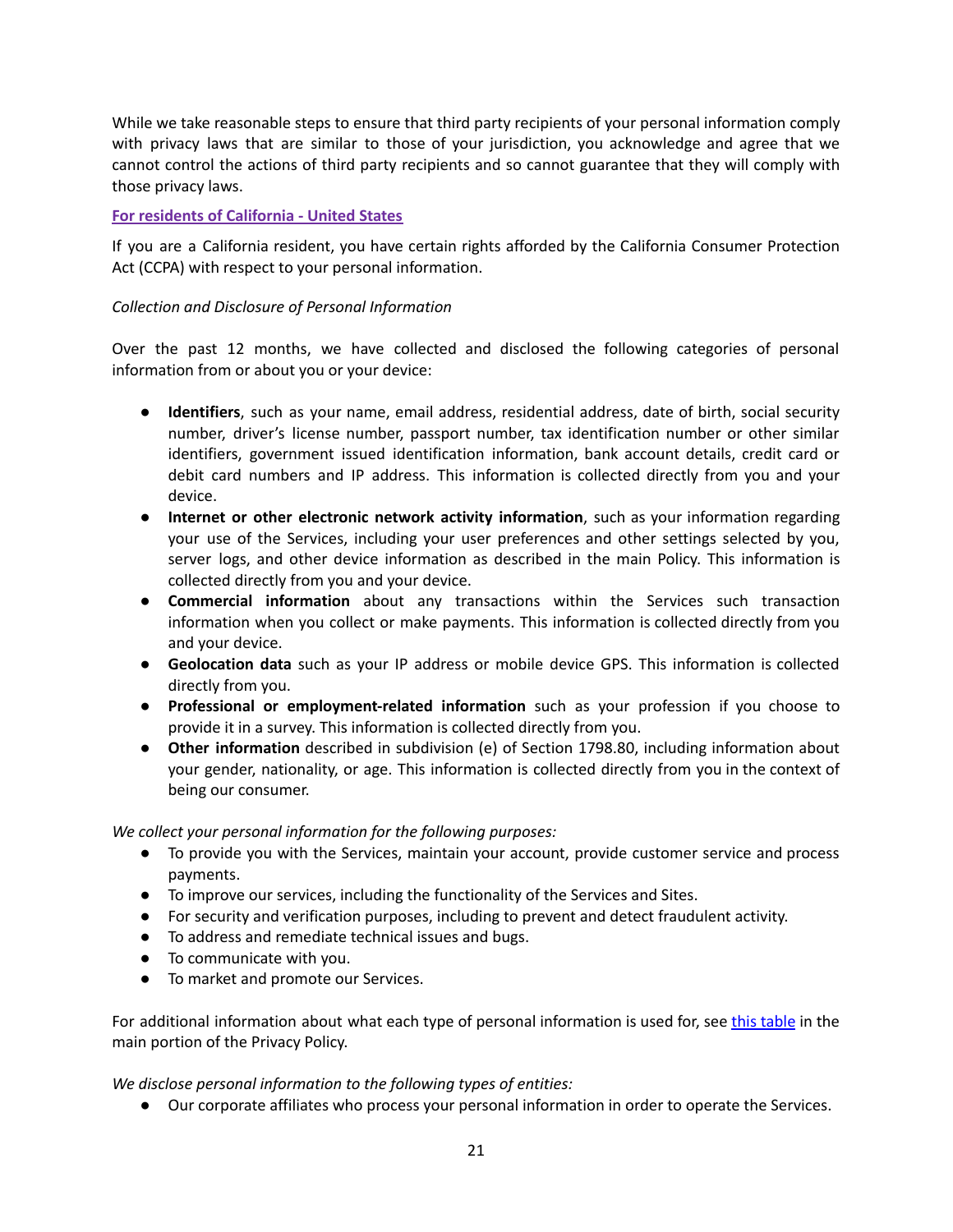- Other companies that provide services on our behalf in support of the Service and who are prohibited by contract from retaining, using, or disclosing personal information for any purpose other than for providing their services to us.
- Our Enterprise Partners.
- Regulators, judicial authorities and law enforcement agencies
- Entities that acquire all or substantially all of our business.

# *In the past 12 months, we have not sold Personal Information of California residents within the meaning of "sold" in the CCPA.*

### *Rights to know:*

If you are a California resident, you have the right to:

- Request access to the following information covering the 12 months preceding your request:
	- o the categories of personal information about you that we collected;
	- $\circ$  the categories of sources from which the personal information was collected;
	- o the purpose for collecting personal information about you;
	- $\circ$  the categories of third parties to whom we disclosed personal information about you and the categories of personal information that was disclosed (if applicable) and the purpose for disclosing the personal information about you; and
	- o the specific pieces of personal information we collected about you;
- Request we delete personal information we collected from you, unless CCPA recognises an exception; and
- Be free from unlawful discrimination for exercising your rights including providing a different level or quality of services or denying goods or services to you when you exercise your rights under the CCPA.

We aim to fulfil all verified requests within 45 days pursuant to the CCPA. If necessary, extensions for an additional 45 days will be accompanied by an explanation for the delay.

### *How to Exercise Your Rights*

First, you may wish to log into your account and manage your data from there*.* To exercise any of the rights described in this section, please submit your request by contacting us at [dataprotection@airwallex.com.](mailto:privacy@airwallex.com) Your request must provide sufficient information that allows us to reasonably verify you are the person about whom we collected personal information. We cannot respond to your request or provide you with personal information if we cannot verify your identity or authority to make the request and confirm the personal information relates to you.

### **For residents of Canada**

If you are located in Canada and wish to obtain written information about our policies and practices with respect to our service providers located outside Canada, you may contact us at [dataprotection@airwallex.com.](mailto:dataprotection@airwallex.com) We are able to answer any questions users may have about the collection, use, disclosure or storage of personal information by our service providers.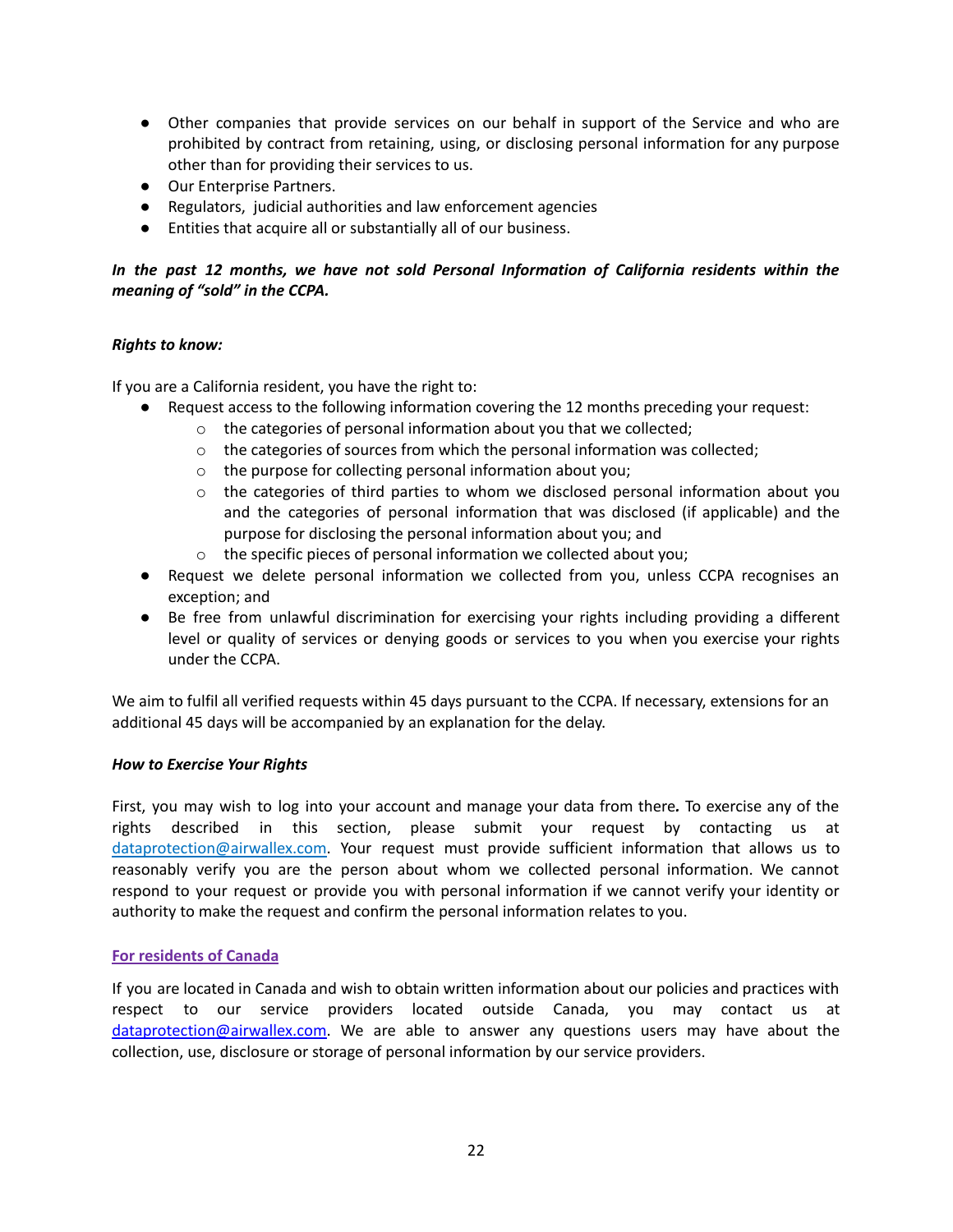Where we use service providers who might have access to your personal information, we require them to have privacy and security standards that are comparable to ours. We use contracts and other measures with our service providers to maintain the confidentiality and security of your personal information and to prevent it from being used for any purpose other than as provided in this Policy.

#### **For residents of Hong Kong**

If you are located in Hong Kong, you have legal rights in relation to the personal information we hold about you (to the extent permitted under applicable laws and regulations).

You are entitled to make a subject access request to receive a copy of the data we process about you, a data correction request as well as a right to reject the use of your personal information for direct marketing purposes. A fee may be chargeable by us for complying with a data access request.

#### **For residents of India**

Where we permit any third parties to collect and use your Sensitive Personal Information (which includes passwords, financial information such as bank account, credit card, debit card or other payment instrument details, biometric data, physical or mental health, sex life or sexual orientation, and/or medical records or history, and similar information), we take reasonable measures to ensure that the third parties do not further disclose the Sensitive Personal Information.

To the extent provided by applicable laws and regulations, you may withdraw any consent you previously provided to us for certain processing activities by contacting us at [dataprotection@airwallex.com](mailto:dataprotection@airwallex.com). Where consent is required to process your personal information, if you do not consent to the processing or if you withdraw your consent, we may not be able to deliver the expected service.

### **For residents of Japan**

You consent to the cross-border transfer of your information to third parties (if any), which may include the cross-border transfer of your information to any country where we have databases or affiliates and, in particular, to Australia, China, Germany, Hong Kong, India, Japan, Lithuania, Malaysia, the Netherlands, New Zealand, the Philippines, Singapore, the United Kingdom, and the United States.

You consent to the acquisition, use, and provision to third parties of your sensitive information (if any, as defined in Article 5, paragraph 1 of the Guidelines for Protection of Personal Information in the Finance Sector) to the extent necessary for performing the Services and to ensure appropriate operation of our business in the finance sector.

You may request us to notify you about the purposes of use of, to disclose, to make any correction to, to discontinue the use or provision of, and/or to delete any and all of your personal information which is stored by us, to the extent provided by the Act on the Protection of Personal Information of Japan. When you wish to make such requests, please contact us at [dataprotection@airwallex.com.](mailto:dataprotection@airwallex.com)

#### **For residents of Malaysia**

*Parental and Guardian Consent*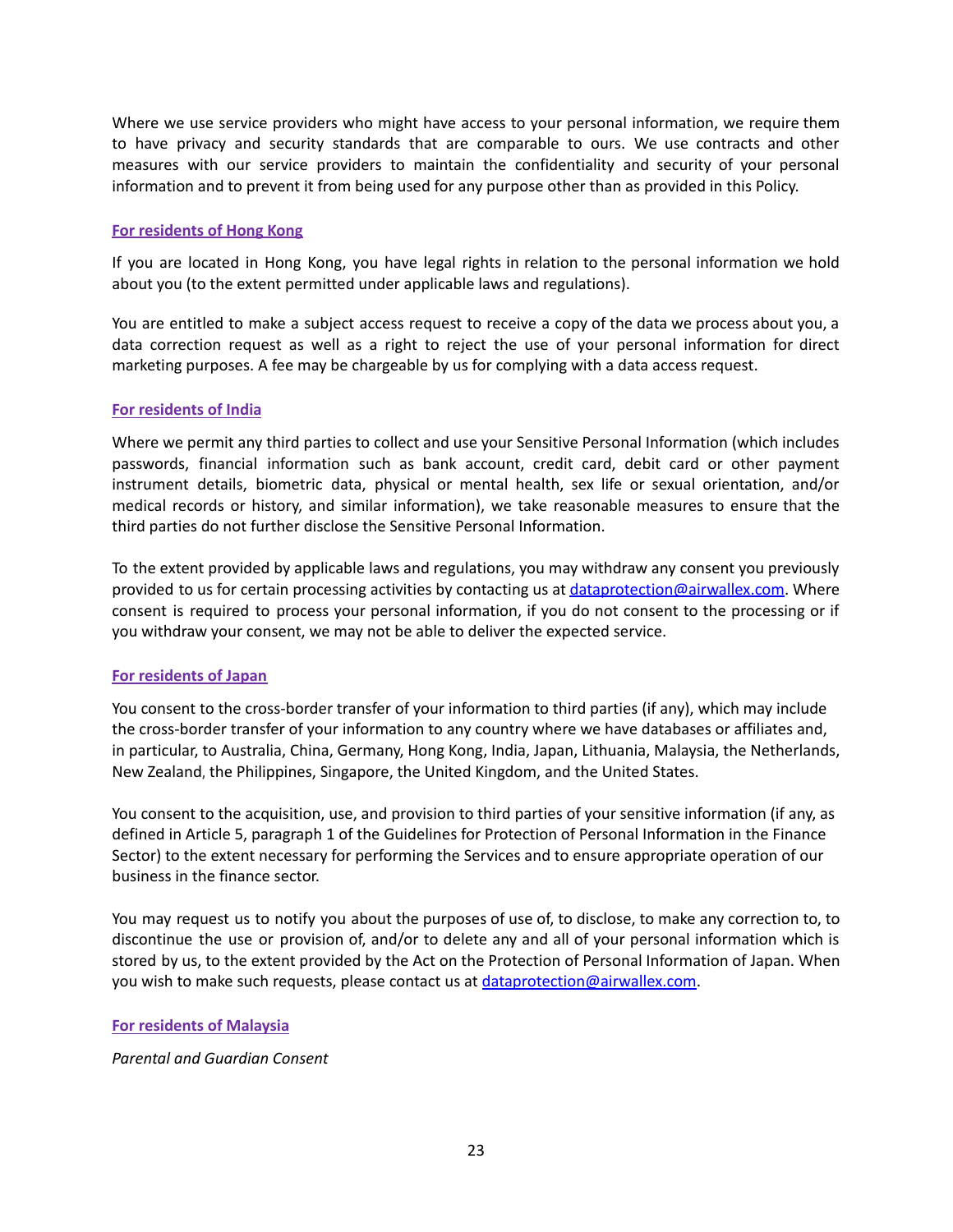In the event you are agreeing to this Policy in order for a minor to access and use the Services, you hereby consent to the provision of personal information of the minor to be processed in accordance with this Policy and you personally accept and agree to be bound by the terms in this Policy. Further, you hereby agree to take responsibility for the actions of such minor, and that minor's compliance with this Privacy Policy.

## *Rights of Data Subjects*

*Right of access***:** You have the right to request access to and obtain a copy of the personal information that we have collected and is being processed by or on behalf of us. We reserve the right to impose a fee for providing access to your personal information in the amounts permitted by law. When handling a data access request, we are permitted to request certain information in order to verify the identity of the requester to ensure that he/she is the person legally entitled to make the data access request.

*Right of correction***:** You may request for the correction of your personal information.

*Right to limit processing of your Personal Data***:** You may request limiting the processing of your personal information by using the contact details provided above. However this may affect our provision of the Services to you.

#### *Contact*

If you would like to make any inquiries, complaints, access or correction requests or request for us to limit the processing of your personal information , please contact us at:

- Airwallex information security team
- Contact Number: +61 13 32 99
- Email to: [dataprotection@airwallex.com](mailto:dataprotection@airwallex.com)

### **For residents of New Zealand**

#### *Overseas Recipients*

While we take reasonable steps to ensure that third parties outside New Zealand handle your personal information in accordance with New Zealand privacy laws, you acknowledge that we do not control, or accept liability for, the acts and omissions of these overseas third party recipients.

### *Access and Correction*

You have the right to access personal information we hold about you, how we use it, and who we share it with. You have the right to request the correction of any of your personal information we hold that is inaccurate. You can access or correct your personal information by logging into your account. If you believe we hold any other personal information about you or that such information is inaccurate, please contact us at [dataprotection@airwallex.com.](mailto:dataprotection@airwallex.com)

#### *Complaints*

If you would like to make a privacy complaint in respect of your personal information, you may contact the Office of the New Zealand Privacy Commissioner ([www.privacy.org.nz\)](http://www.privacy.org.nz).